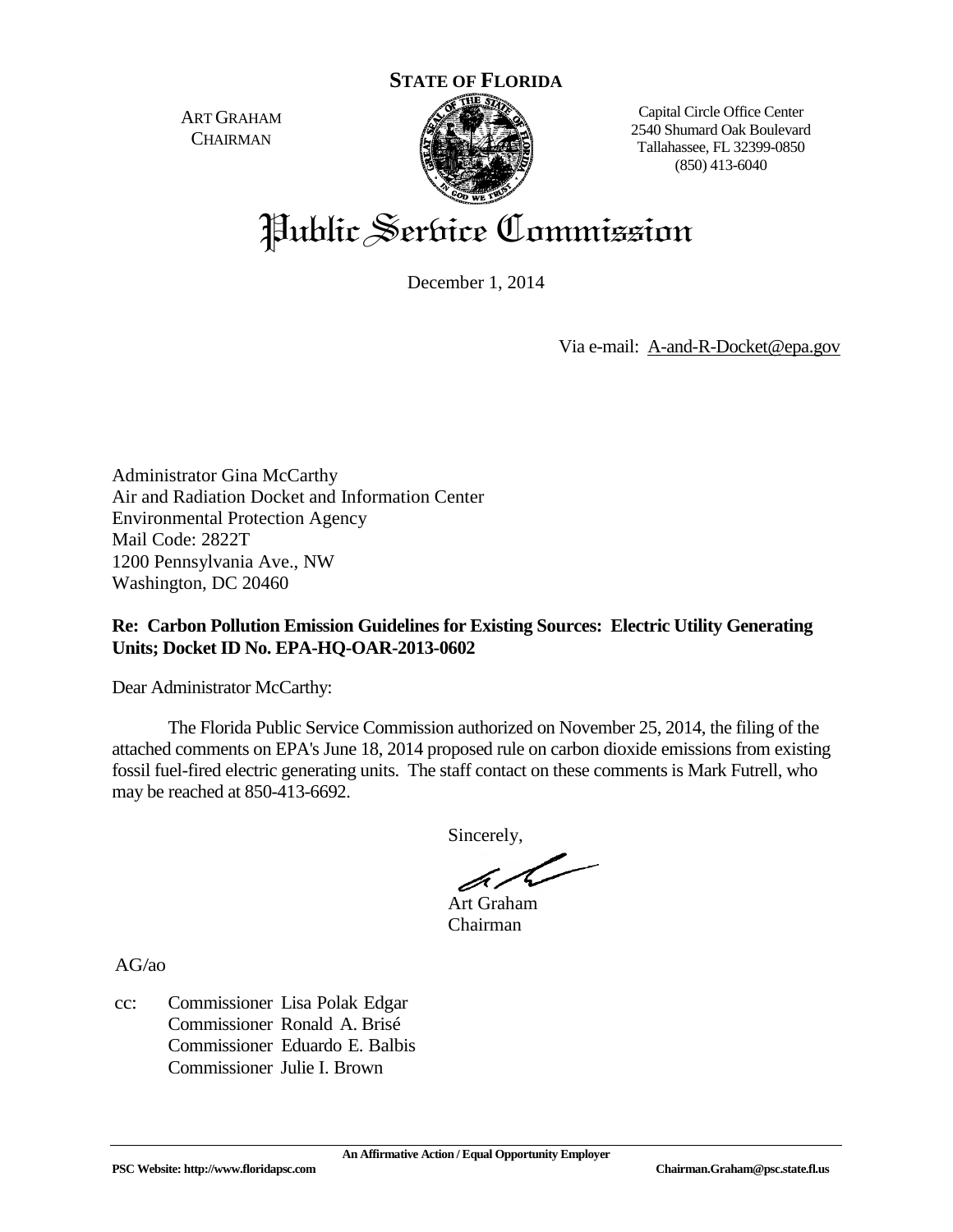## **UNITED STATES OF AMERICA BEFORE THE ENVIRONMENTAL PROTECTION AGENCY**

Carbon Pollution Emission Guidelines for Existing Stationary Sources: Electric Utility Generating Units

Docket ID No. EPA-HQ-OAR-2013-0602

 $\overline{a}$ 

## **COMMENTS OF THE FLORIDA PUBLIC SERVICE COMMISSION**

 The Florida Public Service Commission (FPSC or Commission) respectfully requests the consideration of comments as provided herein on the proposed Carbon Pollution Emission Guidelines for Existing Stationary Sources: Electric Utility Generating Units, also referred to as the Clean Power Plan (Proposed Rule).<sup>1</sup> The FPSC recognizes the necessity and role of the U.S. Environmental Protection Agency (EPA) in addressing public health and environmental issues. The FPSC is concerned, that the Proposed Rule in its current form will reduce fuel diversity, adversely impact reliability, and impose unacceptable cost increases for a large number of Florida's electric consumers. Even with the clarifications provided by EPA's October 2014 Notice of Data Availability (NODA), the structure of the Proposed Rule is such that meaningful comments require unique knowledge of each state's compliance plan and predetermination of the reasonable achievability of EPA's modeled emission performance requirements. Without knowing the structure of the State Implementation Plan, the FPSC cannot address the achievability of EPA's proposed emission performance requirements through EPA's best system of emission reduction (BSER) approach or any other compliance approach with certainty. The comments below highlight the particular attributes of Florida and its electric industry, the FPSC's statutory authority, concerns with the Proposed Rule, and areas of concern with EPA's proposed interim and final emission performance requirements for Florida.

<sup>&</sup>lt;sup>1</sup> The FPSC previously provided input into EPA's development of proposed standards for carbon emission reductions from existing sources by letter of December 13, 2013, The Florida Public Service Commission's Responses to EPA's Questions to States Regarding the Design of a Program to Reduce Carbon Pollution from Existing Power Plants (FPSC December 13, 2013 Comments).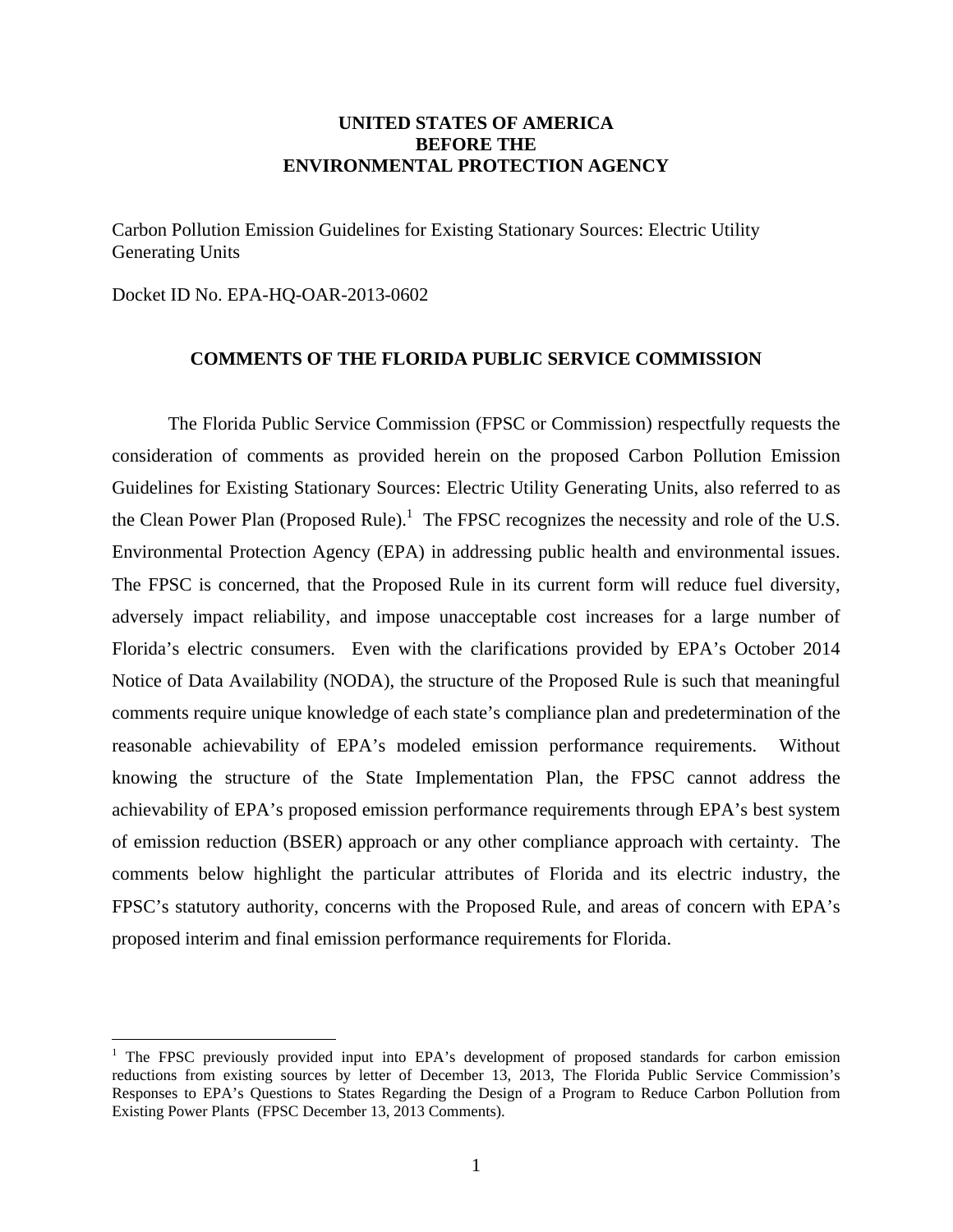These comments presume EPA will adopt carbon emission rules based on the strategy, or a similar strategy, in the Proposed Rule notice. The Commission's comments contained herein are meant to request Florida-specific considerations for the application of the Proposed Rule and should not be construed as support or opposition to EPA adopting carbon emission rules, or agreement that the EPA has the authority to regulate carbon dioxide  $(CO<sub>2</sub>)$  emissions from existing power plants under Section 111(d) of the Clean Air Act.

# **FPSC Concerns and Recommendations to EPA:**

# **A. FPSC Jurisdiction**

- Do not bypass or preempt the FPSC's exclusive jurisdiction under Florida Statutes.
- Defer to the Public Utility Regulatory Policies Act and Florida laws when calculating renewable energy potential for Florida.

# **B. Best System of Emission Reduction (BSER)**

- The BSER has not been adequately demonstrated based on Florida policies and circumstances.
- Set standards only for affected EGUs based on specific technology and equipment at these facilities or other onsite actions within a utility's control.
- A multi-year average baseline should be used instead of a single year in the development of emission performance requirements.

# **C. Recognition of Early Actions in Florida**

 Florida's requirements should reflect recent actions by Florida's electric utilities that have reduced carbon emissions.

# **D. Interim Performance Requirement**

Florida's interim emission performance requirements should not be mandatory.

# **E. Corrections to Building Blocks**

- Modify Florida's emission performance requirements applied to Florida's coal-fired generation to recognize prior actions taken to improve heat rates.
- Correct Florida's interim and final emission performance requirements to reflect the natural gas combined cycle net, not gross, capacity.
- "At risk" nuclear generation should not be used to calculate Florida's requirements.
- Adjust the renewable energy generation requirement to reflect Florida-specific policies and circumstances.
- The EPA's emission performance requirements should not include mandatory implementation of end-use energy efficiency programs, but should allow for voluntary inclusion within a State Implementation Plan.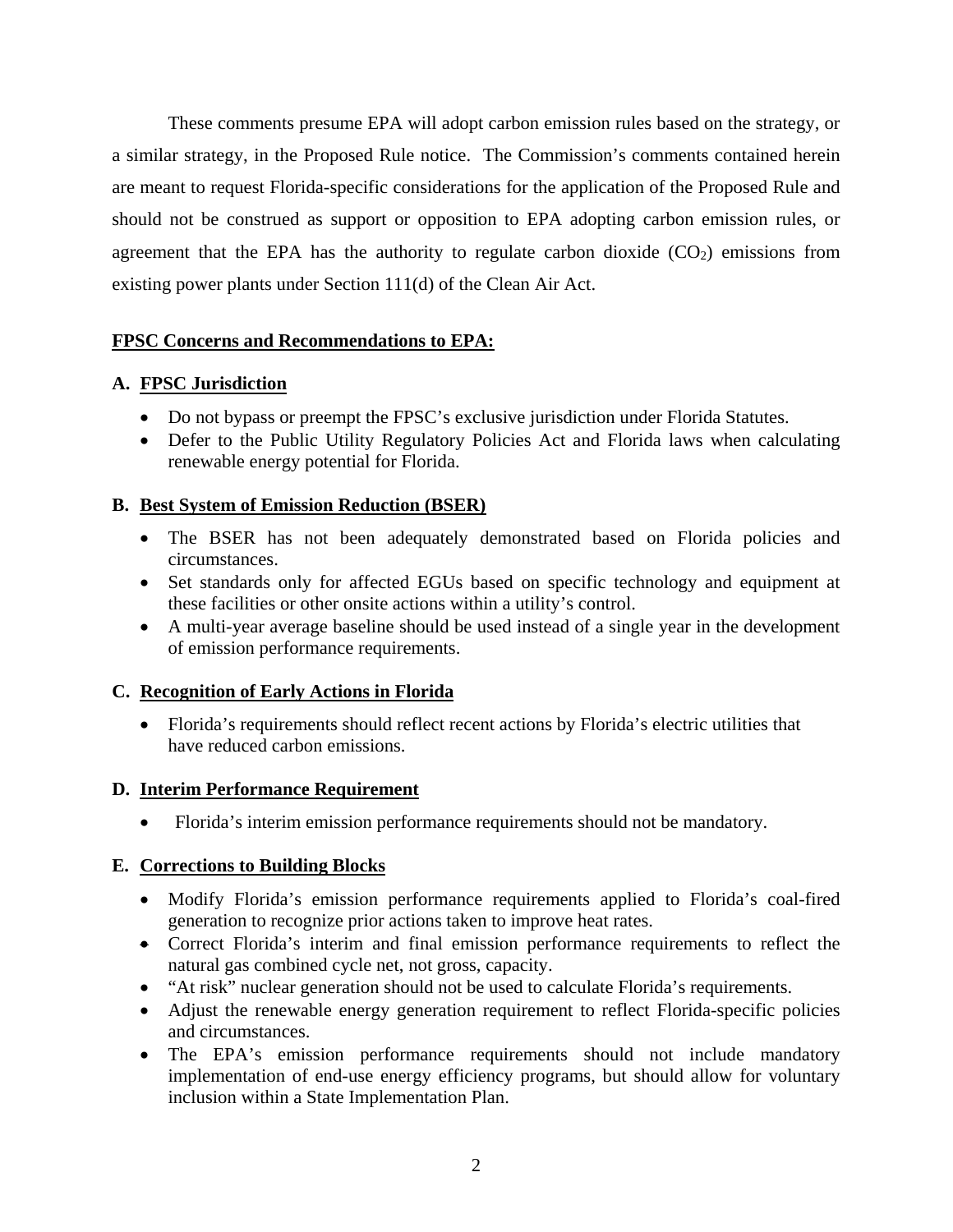## **F. FPSC Concerns Regarding Proposed Rule Implementation**

- The Proposed Rule compromises Florida's ability to maintain a diversified generation fuel source mix.
- The rapid addition of large scale intermittent generating resources may compromise grid reliability.
- Allow Florida to incorporate a reliability safety valve into its State Implementation Plan to guard against unforeseen impacts on reliability and cost.
- The proposed emission performance requirements will likely require substantial compliance costs for Florida.

# **I. FPSC Jurisdiction**

The FPSC is charged with ensuring that Florida's investor-owned electric utilities provide safe, reliable energy for Florida's consumers in a cost-effective manner. The FPSC regulates five investor-owned electric utilities, including aspects of rate setting, operations, and safety. The FPSC additionally regulates 35 municipally-owned and 18 rural electric cooperatives as to safety, rate structure, and oversight of generation and transmission planning.

The FPSC's exclusive jurisdiction in Florida includes jurisdiction to require electric power conservation and reliability within a coordinated grid, for operational as well as emergency purposes.<sup>2</sup> The FPSC has exclusive jurisdiction over the planning, development, and maintenance of a coordinated electric power grid throughout Florida to assure an adequate and reliable source of energy and the avoidance of further uneconomic duplication of generation, transmission, and distribution facilities.<sup>3</sup> The FPSC is charged with determining need for all new steam electric generating facilities and solar generation over 75 megawatts  $(MW)$ .<sup>4</sup> The FPSC has the responsibility of allowing an electric utility's recovery from ratepayers of prudently incurred environmental compliance costs, including costs incurred in compliance with the Clean Air Act. $5$ 

 2 Section 366.04(2)(c), Florida Statutes

<sup>&</sup>lt;sup>3</sup> Section 366.04(5), Florida Statutes

<sup>4</sup> Section 403.519, Florida Statutes

<sup>5</sup> Section 366.8255(2), Florida Statutes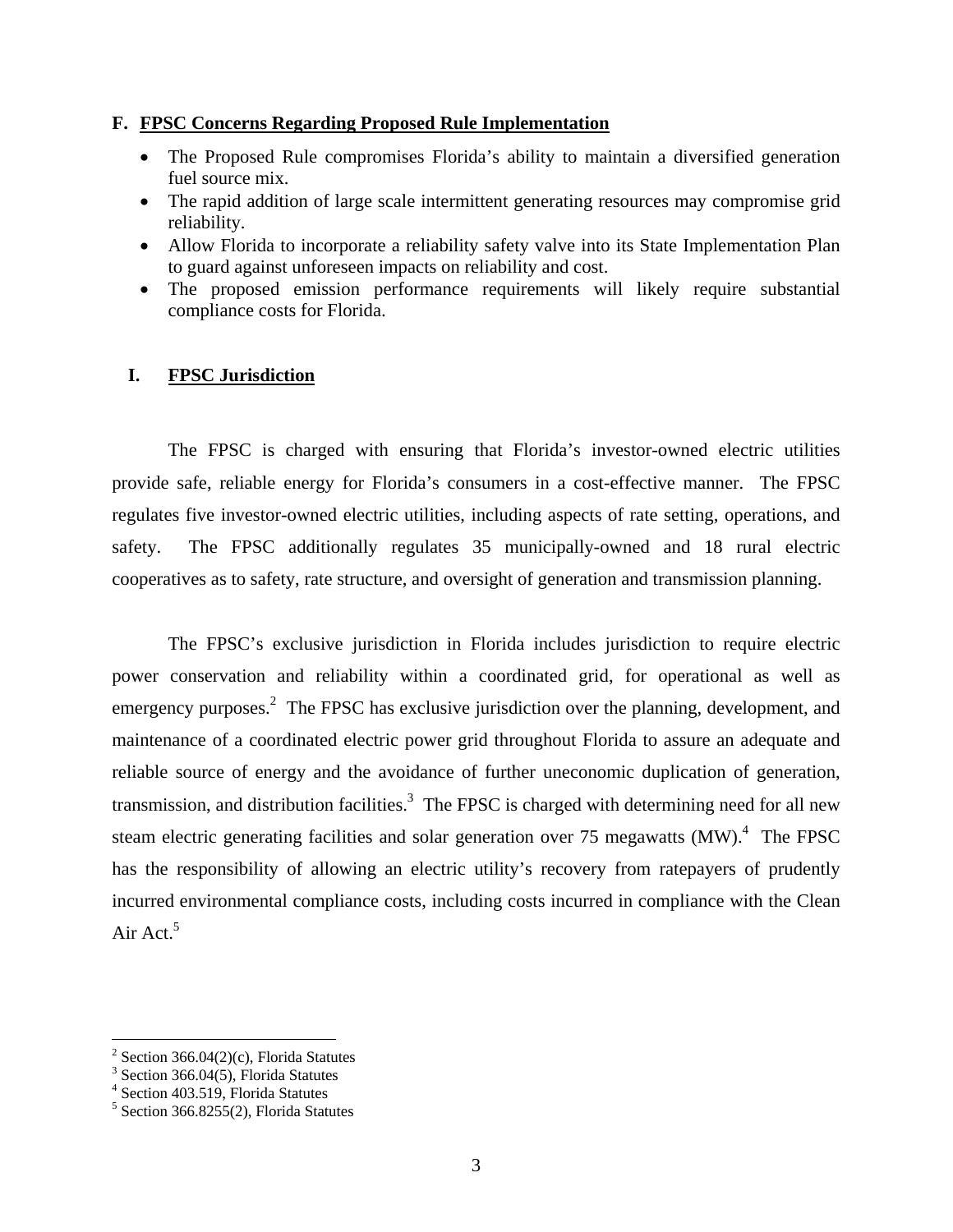In addition, the FPSC has exclusive jurisdiction to implement the Florida Energy Efficiency and Conservation Act (FEECA). $<sup>6</sup>$  FEECA emphasizes reducing the growth rates of</sup> weather-sensitive peak demand, reducing and controlling the growth rates of electricity consumption, and reducing the consumption of expensive resources, such as petroleum fuels. Pursuant to FEECA, the FPSC has authority to adopt goals for increasing the efficiency of energy consumption and increasing the development of demand-side renewable energy systems.<sup>7</sup> Importantly, in adopting these goals, the FPSC evaluates the full Florida-specific technical potential of all available demand-side and supply-side conservation and efficiency measures, and takes into consideration the costs and benefits to participating customers and ratepayers as a whole, and the costs imposed by state and federal regulations on greenhouse gas emissions.<sup>8</sup> Once goals are established by the FPSC, the utilities must submit cost-effective demand-side management (DSM) plans, which contain the DSM programs designed to meet the approved goals. Among its powers, the FPSC may modify or deny demand-side management plans or programs that would have an undue rate impact from the costs passed on to customers.<sup>9</sup>

The Florida Legislature has established policies to encourage the development of renewable energy resources and to ensure these resources contribute to reliable electric service at a reasonable cost. Florida law requires utilities to facilitate customer-owned renewable energy resources through standard interconnection agreements and net metering.<sup>10</sup> The Public Utility Regulatory Policies Act (PURPA) and Florida law establish requirements relating to the purchase of capacity and energy by investor-owned electric utilities from renewable energy producers.<sup>11</sup> Utilities must purchase capacity and energy at rates that do not exceed the respective utility's avoided cost, thus protecting customers from undue rate impacts. Also, renewable energy producers, which are able to meet minimum performance requirements during a respective utility's peak demand period, are eligible for fixed capacity payments. Investorowned utilities may recover from customers prudent and reasonable costs associated with renewable energy purchase power agreements. PURPA and Florida law provide the legal

 $6$  Sections 366.80 – 366.82, Florida Statutes

<sup>7</sup> Section 366.81, Florida Statutes

<sup>8</sup> Section 366.82(3), Florida Statutes

<sup>&</sup>lt;sup>9</sup> Section 366.82(7), Florida Statutes

<sup>&</sup>lt;sup>10</sup> Section 366.91(5) and (6), Florida Statutes

 $11$  Sections 366.051 and 366.91(3), Florida Statutes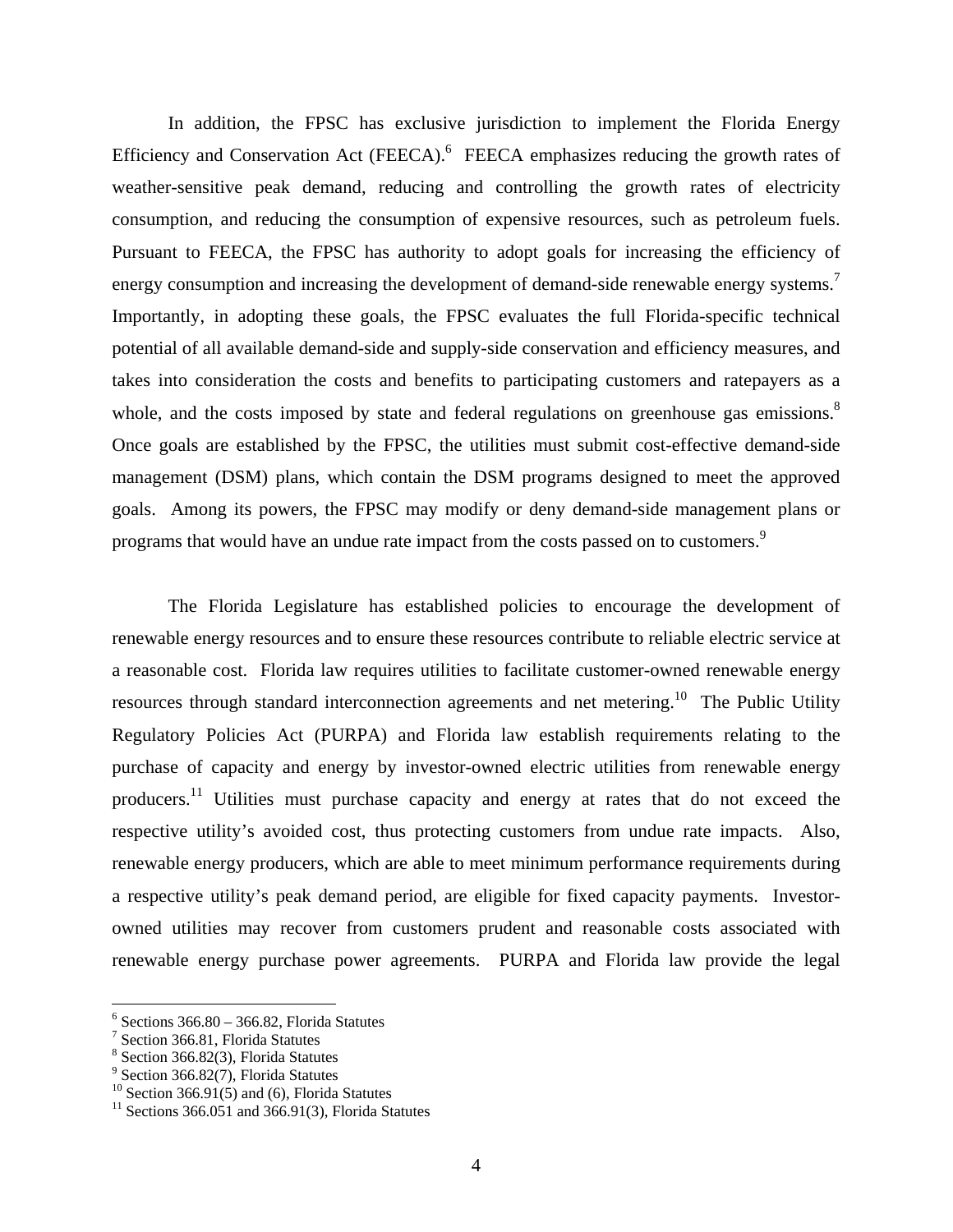framework for the interconnection and economic parameters to develop renewable energy. As such, Florida-specific policies should be inherent to the Proposed Rule. Therefore, EPA must defer to existing federal and state-specific policies in its calculation of renewable energy potential for Florida and other states.

The EPA's authority to propose pollution control regulations is limited by the scope of its delegated authority granted under the Clean Air Act  $(CAA)$ .<sup>12</sup> The CAA authorizes EPA to promulgate regulations on  $CO<sub>2</sub>$  emissions only as they relate to pollutant emissions. The EPA has not been granted regulatory authority over Florida's planning, development, and maintenance of a coordinated electric power grid, electric power energy efficiency and conservation, or the development of renewable energy resources in Florida. For this reason, the FPSC's exclusive jurisdiction in these areas is not subject to preemption by the CAA, and the Proposed Rule may not interfere with, pre-empt, or in any manner attempt to or effect a shift of the Commission's jurisdiction to EPA or to any other federal or state agency or department.

Additionally, the FPSC supports the National Association of Regulatory Utility Commissioners Resolution on Increased Flexibility with Regard to the EPA's Regulation of Greenhouse Gas Emissions from Existing Power Plants, which provides in part: "EPA should not intrude on the states' jurisdiction over decisions regarding integrated resource planning or the mix of fuels and resources."<sup>13</sup> The proposed emission performance requirements set by EPA necessarily require compliance and enforcement activities that include changing dispatch methodology, efficiency measures, the type of generation to be constructed, and renewable energy considerations, all of which are matters within the FPSC's exclusive jurisdiction. Intrusion by EPA into these matters directly through a Federal Implementation Plan or by proxy through a State Implementation Plan would interfere with the FPSC's jurisdiction over the generation and distribution of electricity, Florida's electricity grid, and economic regulation of electric retail service. Any changes to this exclusive jurisdiction are a matter for consideration by the Florida Legislature.

<sup>12</sup> *E.g.*, *City of Park City v. Alon USA Energy Inc. (In re Methyl Tertiary Butyl Ether Prods. Liab. Litig*), 341 F. Supp. 2d 386, 406-408 (S.D.N.Y. 2004), citing to *Fidelity Fed. Savs. and Loan Association de la Cuesta*, 458 U.S. 141, 154 (1982). *See also City of Arlington v. FCC*, 133 S. Ct. 1863, 1869 (2013) (The power of agencies charged with administering congressional statutes to act and how they are to act is authoritatively prescribed by Congress). <sup>13</sup> http://www.naruc.org/Resolutions/EPAsRegulationofGreenhouseGasEmissionsfromExistingPowerPlants.pdf.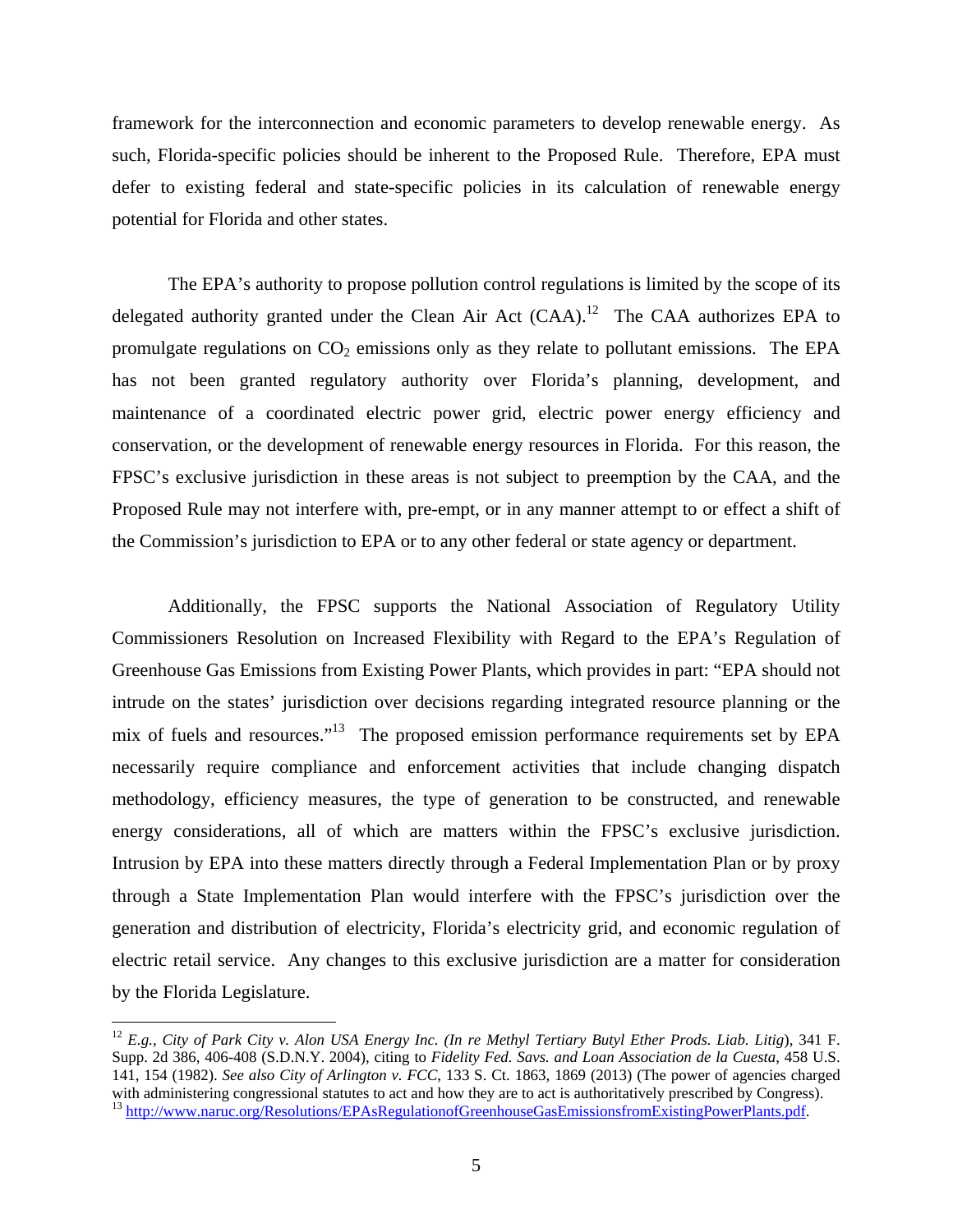#### **II. Best System of Emission Reduction (BSER)**

The FPSC is greatly concerned with the methodology EPA used to set the BSER and the resulting Florida performance requirements for existing electric generating units (EGUs). As previously noted, EPA's assumptions and analysis supporting its Proposed Rule, and the Florida  $CO<sub>2</sub>$  pounds per megawatt-hour (lbs./MWh) emission performance requirements presume an implementation strategy that either bypasses or preempts the FPSC's exclusive jurisdiction under Chapters 366 and 403, Florida Statutes. The EPA's Proposed Rule establishes  $CO<sub>2</sub>$  lbs./MWh emission performance requirements using national or regional averages rather than assessing what is reasonable and technically achievable in Florida. Moreover, EPA did not consider Florida-specific policies in developing the Proposed Rule. The CAA requires EPA to set proposed emissions performance requirements to reflect:

the degree of emission limitation **achievable** through the application of the best system of emission reduction which (**taking into account the cost** of achieving such reduction and any non-air quality health and environmental impact and energy requirements) the Administrator determines has been **adequately**  demonstrated.<sup>14</sup> (emphasis added).

When establishing a performance standard based on a BSER determination, EPA must consider among other factors, the system of emission reduction that is technically feasible<sup>15</sup> and the economic costs to the industry.<sup>16</sup> The emission performance requirements must be based on relevant and adequate data, and technology must be achievable for standards promulgated by EPA.17 Further, "To be achievable, a standard must be capable of being met under the most adverse conditions which can reasonably be expected to recur."<sup>18</sup>

<sup>&</sup>lt;sup>14</sup> CAA, Section 111(a)(1); 40 CFR 60.21(e).

<sup>15</sup> *Essex Chemical Corp v. Ruckelshaus*, 486 F. 2d 427, 433-434 (D.C. Cir 1973)(stating that an achievable standard is one which is within the realm of the adequately demonstrated system's efficiency and which need not necessarily be routinely achieved within the industry prior to its adoption), cert denied, 416 U.S. 969 (1974).<br><sup>16</sup> Portland Cement Association v. Ruckelshaus, 486 F. 2d 375, 385, 402 (D.C. Cir. 1973), cert. denied 417 U.S. 921

 $(1974)$ .<br><sup>17</sup> *Id.* p. 393.

<sup>&</sup>lt;sup>18</sup> *White Stallion Energy Ctr., LLC v. EPA, 748 F. 3d 1222 (S.D. Cal. 2014), citing to Nat'l Lime Association v. EPA*, 627 F. 2d 416, 431 n. 46, 200 US App. DC 363 (D.C. Cir. 1980).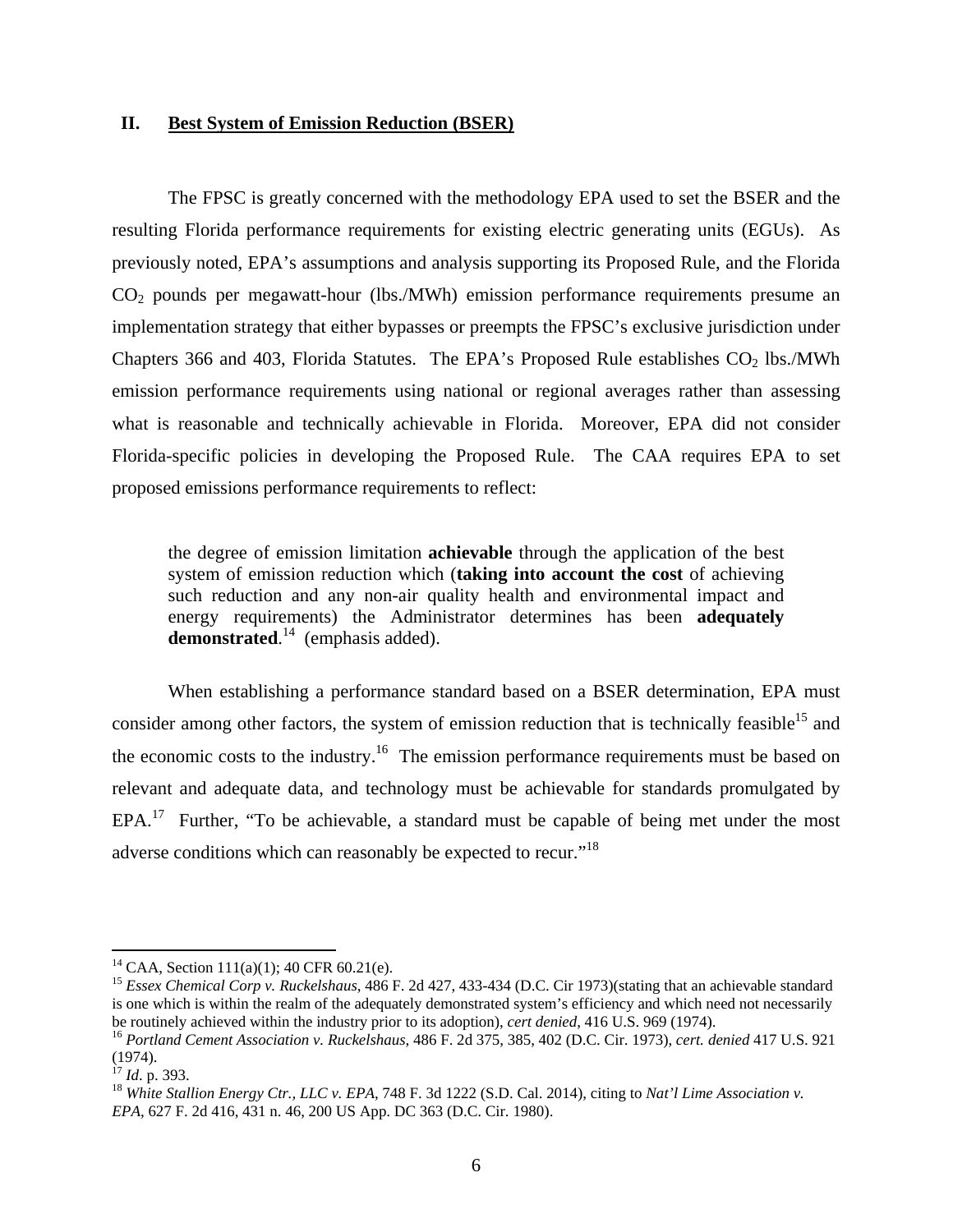The FPSC contends that EPA's proposed BSER in its current form is unreasonable, extremely difficult to achieve both in scope and timeline, and should not be used to set an emissions performance requirement for Florida. While EPA's NODA goes in the direction of acknowledging some of these concerns, it does not provide solutions. The FPSC's comments are intended to offer such solutions.

 The proposed emission performance requirements for Florida are not based on a BSER that has been adequately demonstrated, as required by Section 111(d). An adequately demonstrated system is one that has been shown to be reasonably reliable, reasonably efficient, and that can reasonably be expected to serve the interest of pollution control without becoming exorbitantly costly in an economic or environmental way.<sup>19</sup> The EPA's basis for stating that its BSER analysis is adequately demonstrated is that each of the building blocks may be wellestablished in some, but not all states.<sup>20</sup> This basis fails to take into account the Florida-specific factors discussed throughout these comments. The disclaimer in the Notice of Rulemaking that none of the building blocks in the BSER "are being mandated, the states are free to use any compliance strategy" does not alleviate the FPSC's concerns.

As a part of its analysis of the Proposed Rule, the FPSC solicited comments from Florida's generating utilities and other interested persons.<sup>21</sup> Based in part on the responses, the FPSC believes that EPA's  $CO<sub>2</sub>$  emission performance requirements for Florida cannot be met solely by increased efficiency of operating coal-fired units, increased dispatch of natural gasfired electrical units, and decreased use of coal-fired EGUs. The Proposed Rule would require Florida's utilities to attempt to implement all of the proposed building blocks, despite the fact that these proposed requirements do not take into account Florida's specific policies and circumstances. Therefore, the BSER has not been adequately demonstrated as an effective approach to achieve EPA's proposed emission performance requirements for Florida.

 $19$  Essex Chemical Corp. 486 F. 2 p. 433.

<sup>&</sup>lt;sup>20</sup> U.S. Environmental Protection Agency Legal Memorandum on Proposed Carbon Pollution Emission Guidelines for Existing Electric Utility Generating Units. p. 15.

<sup>21</sup> http://www.floridapsc.com/utilities/electricgas/EPAcarbonrules/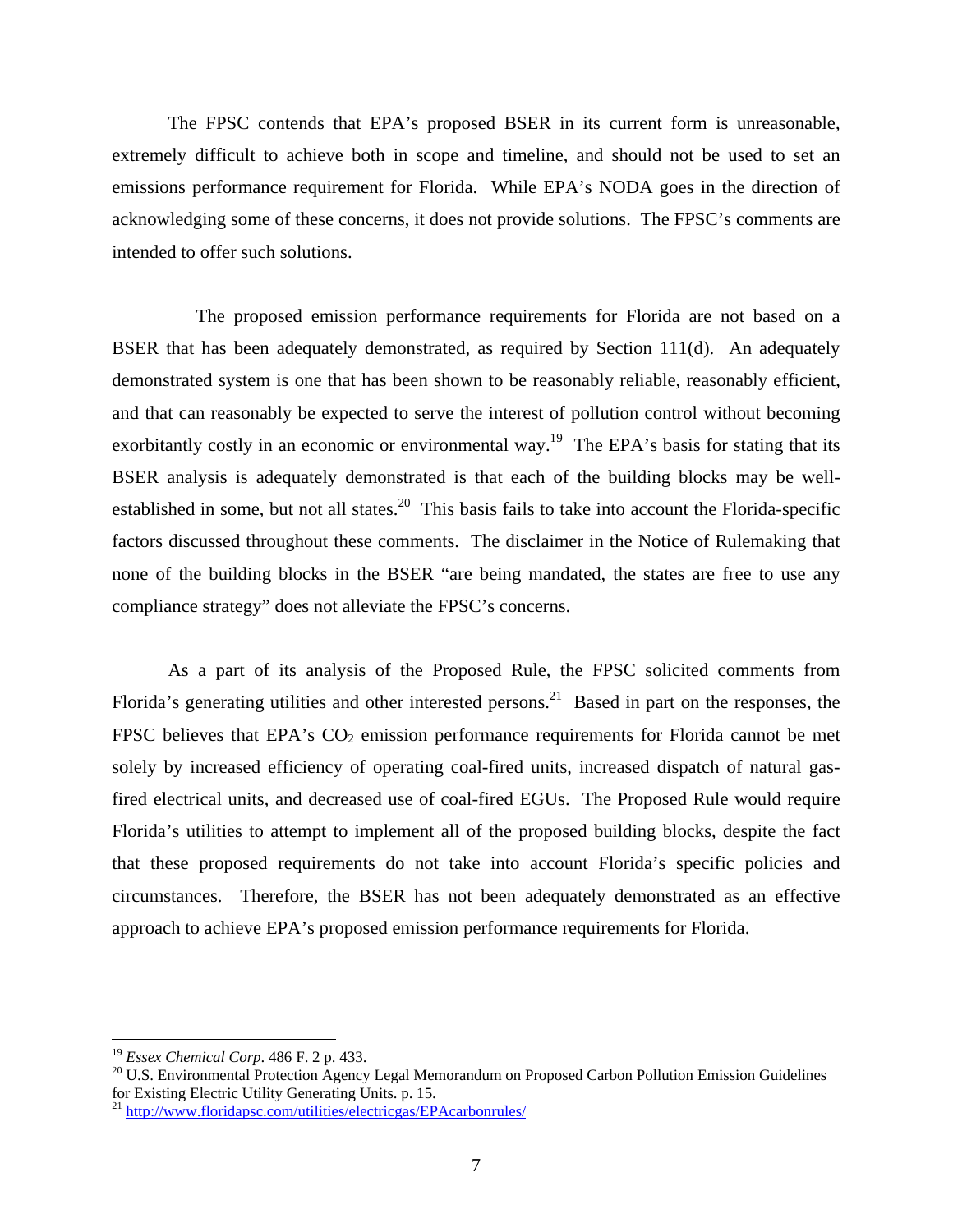Consistent with the FPSC's December 13, 2013 Comments in this proceeding, the FPSC continues to maintain that EPA should set Florida's emission performance requirement based solely on onsite actions at affected EGUs. As evidenced by both emission rates and mass ton reductions, Florida utilities have made great progress in  $CO<sub>2</sub>$  reductions in recent years by repowering existing units and adding efficient natural gas combined cycle units. The EPA should only rely on existing EGUs, including the past actions of these EGUs, in establishing reasonable  $CO<sub>2</sub>$  reductions.

Since 1981, the FPSC has established DSM and energy efficiency goals for the utilities serving 85 percent of Florida's load. The EPA's national application of energy efficiency reductions based on existing and new load growth, however, is not an appropriate standard setting strategy. Likewise, PURPA and Florida law provide the legal framework for the development, interconnection, and economic parameters of renewable energy. The EPA must defer to existing federal and state-specific policies in its calculation of renewable energy potential for Florida and other states. The FPSC, however, strongly believes EPA lacks jurisdiction to include Building Blocks 3 and 4 in its BSER and the proposed emission performance requirements. For these reasons, EPA should revise its BSER and the emission performance requirements to be based exclusively on onsite actions at affected EGUs.

The FPSC also believes it is inappropriate to select a single year (2012) in the development of emission performance requirements. This approach does not take into account anomalies affecting the dispatch of generation in a given year, that could occur in a particular state or market. For example, 2012 was not a typical year for electricity generation in Florida as historically low natural gas prices caused an unusual increase in the use of natural gas-fired generation. During a normal year, more coal-fired generation would have been dispatched, resulting in a higher  $CO_2$  annual emission rate for the state. This is particularly true for utilities that are more dependent on coal-fired generation. Therefore, EPA's use of 2012 as the starting point skews the emissions performance requirements for Florida. The use of a multi-year average when setting the baseline data can dampen the effect of any electric market production, weather, or fuel supply anomaly that may occur in a single year.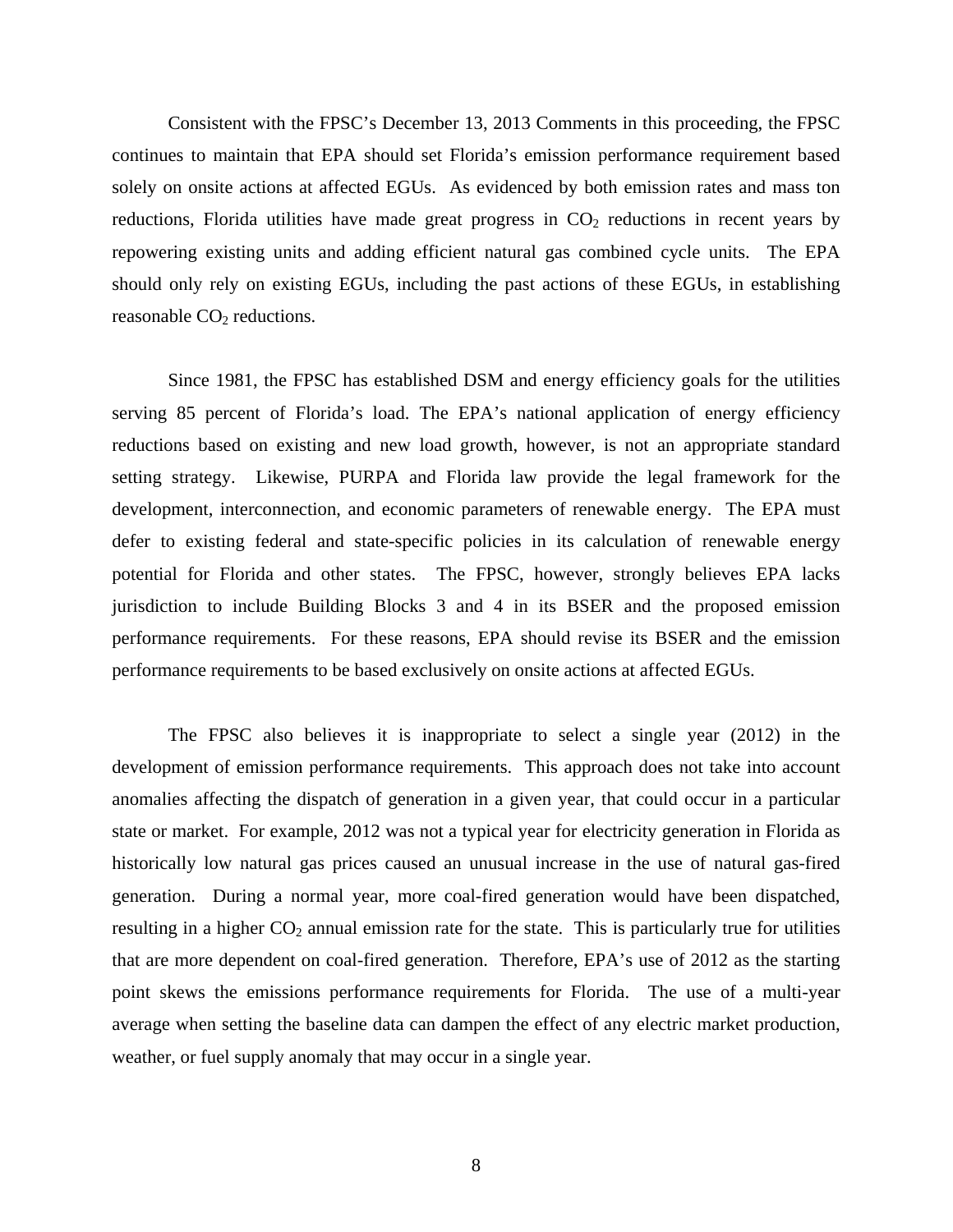#### **III. Recognition of Early Actions in Florida**

In the FPSC's December 13, 2013 Comments in this proceeding, the FPSC asserted that EPA's guidelines should avoid setting a performance level that is based on a national uniform approach and recognize the varying characteristics of specific states and regions of the U.S. By applying national averages in establishing state-specific emission performance requirements, EPA did not accurately reflect Florida's ability to comply with the Proposed Rule. The EPA's Proposed Rule does not consider past utility actions by Florida's utilities that were made to improve overall generating efficiency. These past actions have had a beneficial impact on air quality and have resulted in permanent  $CO<sub>2</sub>$  emission reductions per MWh. Failure by EPA to consider these early actions is unreasonable.

The proposed emission performance requirements would result in a 38 percent reduction in  $CO<sub>2</sub>$  emissions from the 2012 baseline year. This, in effect, penalizes Florida for having taken early actions to reduce  $CO<sub>2</sub>$  emissions by requiring stringent, and more difficult to attain, emission performance requirements relative to EPA's 2012 baseline year. The long history of early actions in Florida that has contributed to the declining  $CO<sub>2</sub>$  emissions restricts the technical feasibility of meeting the national assumptions in EPA's proposed building blocks. The Florida Department of Environmental Protection, for example, estimates that Florida's average  $CO<sub>2</sub>$ emissions profile, for power produced in Florida, decreased from 1,718 lbs./MWh in 2005 to 1,291 lbs./MWh in 2012, a 25 percent reduction in  $CO<sub>2</sub>$  emission rates. The requirement of an additional 38 percent reduction is unreasonable.

Florida's utilities have invested in generation efficiency improvements, repowerings, and nuclear uprates, which have had a beneficial impact on Florida's average  $CO<sub>2</sub>$  emissions profile. In addition, Florida's utilities have invested heavily in compliance with other recent EPA air rules, including Mercury Air Toxics Standards and the Cross-State Air Pollution Rule. Florida's ratepayers have borne the costs for these investments. As a result, a significant portion of costeffective actions to lower emissions that are under each utility's control has already been achieved through regulatory and market driven responses. The FPSC urges EPA to adjust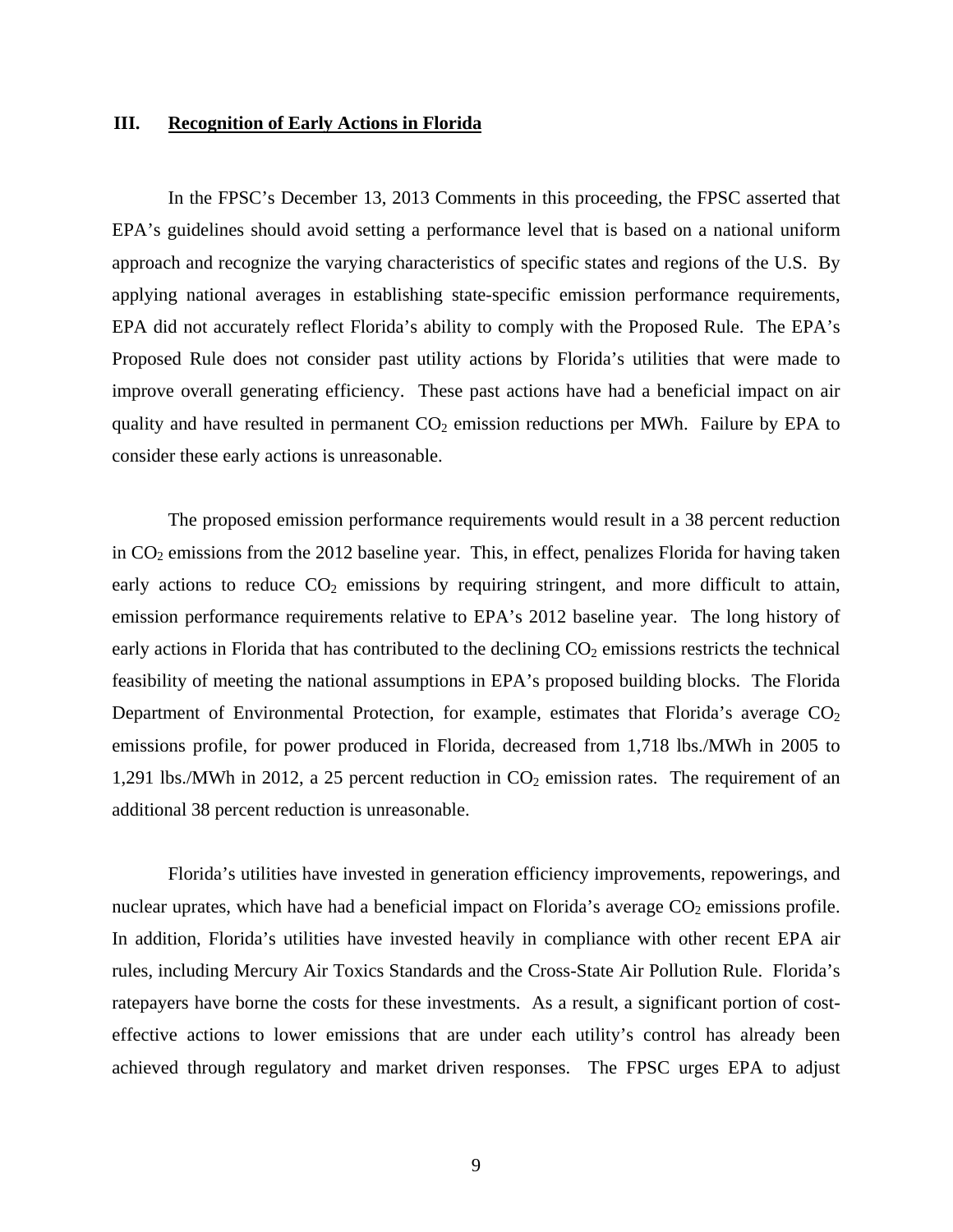Florida's emission performance requirements to reflect a BSER that can be achieved in Florida and accounts for past utility actions.

## **IV. Interim Performance Requirement**

 $\overline{a}$ 

The FPSC believes the aggressive compliance timeframe is unrealistic. The proposed interim emission performance requirement for Florida is only marginally different from the final requirement, and requires a substantial proportion of the  $2030$  requirement  $CO<sub>2</sub>$  emissions reductions to occur beginning in 2020. Although EPA outlines a few avenues for states to have additional time for submitting their compliance plans, the Proposed Rule does not allow corresponding flexibility in the interim performance period. Regardless, Florida will have had to make compliance decisions before there is certainty of EPA's final rule and before having an approved state implementation plan. Compliance with the proposed emission performance requirements necessitates long-term decisions and investments, potential legislative action, and must account for the statutory timing of siting and constructing new generation, transmission, and pipeline capacity that will likely be needed. As such, under Florida's existing statutory and regulatory regimes, the State as a whole will not be able to achieve EPA's proposed emission performance requirements within EPA's timeline.

Compliance with EPA's proposed emission performance requirements will likely take more time than EPA envisioned. Particularly problematic is the time required to complete the necessary infrastructure improvements. Two recent examples in Florida are illustrative of project timing. A proposed nuclear project in southern Florida was originally scheduled to complete the Florida Site Certification Application review within 14 months, yet the review schedule was waived and ultimately extended to almost 60 months.<sup>22</sup> The protracted timeline was required in order to address concerns stemming from electric transmission expansion. In 2013, the Commission approved as prudent, a utility's request to enter into a long-term gas transportation contract associated with the proposed Sabal Trail pipeline, which is not expected

<sup>&</sup>lt;sup>22</sup> http://www.doah.state.fl.us/ALJ/searchDOAH/default.asp, Florida Division of Administrative Hearings Case No. 09003575.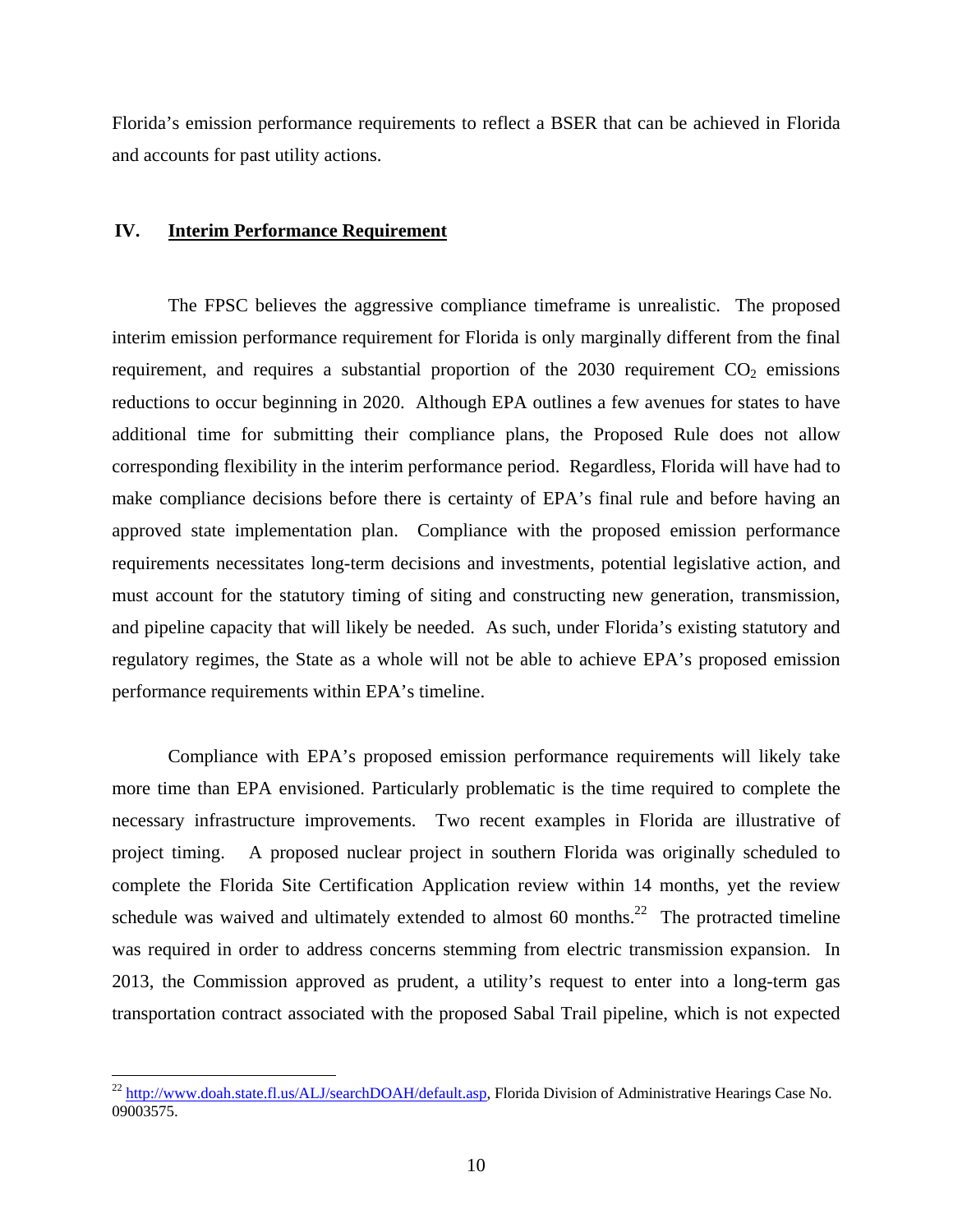to commence natural gas delivery until  $2017<sup>23</sup>$  Whether these cases are typical of future projects is uncertain; however, they illustrate that three years may not be sufficient time to study, permit, and complete infrastructure additions necessary to comply with the interim emission performance requirements. The EPA's 2020 threshold date appears to be more aspirational than realistic when one considers the scope of detailed reviews and justification necessary to support additional power plants, transmission, and pipeline investments that could be needed. The FPSC notes that EPA's NODA appears to recognize the need for increased flexibility to address the timing of various infrastructure projects.

The FPSC asserts that even with the flexibility of expanding timelines, Florida's interim emission performance requirements should not be mandatory. Florida's interim goals, used for tracking or reporting, should be established during the state implementation plan development process. This will allow Florida to review appropriate actions to mitigate the impacts of premature retirements of certain generating units. Florida and the affected entities should be given a more flexible glide path toward the ultimate performance requirement.

## **V. Corrections to Building Blocks**

1

The following analysis addresses each Building Block individually to illustrate how EPA's assumptions of the building blocks used to establish the BSER are not technically feasible and would result in unreasonable costs. Any suggestion to one particular Building Block should not be interpreted as support to expand other Building Blocks to make up any emissions reduction shortfalls due to the interactive effects between the various Building Blocks and potential operational constraints as discussed throughout our comments.

<sup>&</sup>lt;sup>23</sup> Order No. PSC-13-0505-PAA-EI, in Docket No. 130198-EI, issued October 28, 2013, In re: Proposed Agency Action Order on Florida Power & Light Company's Proposed Sabal Trail Transmission, LLC and Florida Southeast Connection Pipelines.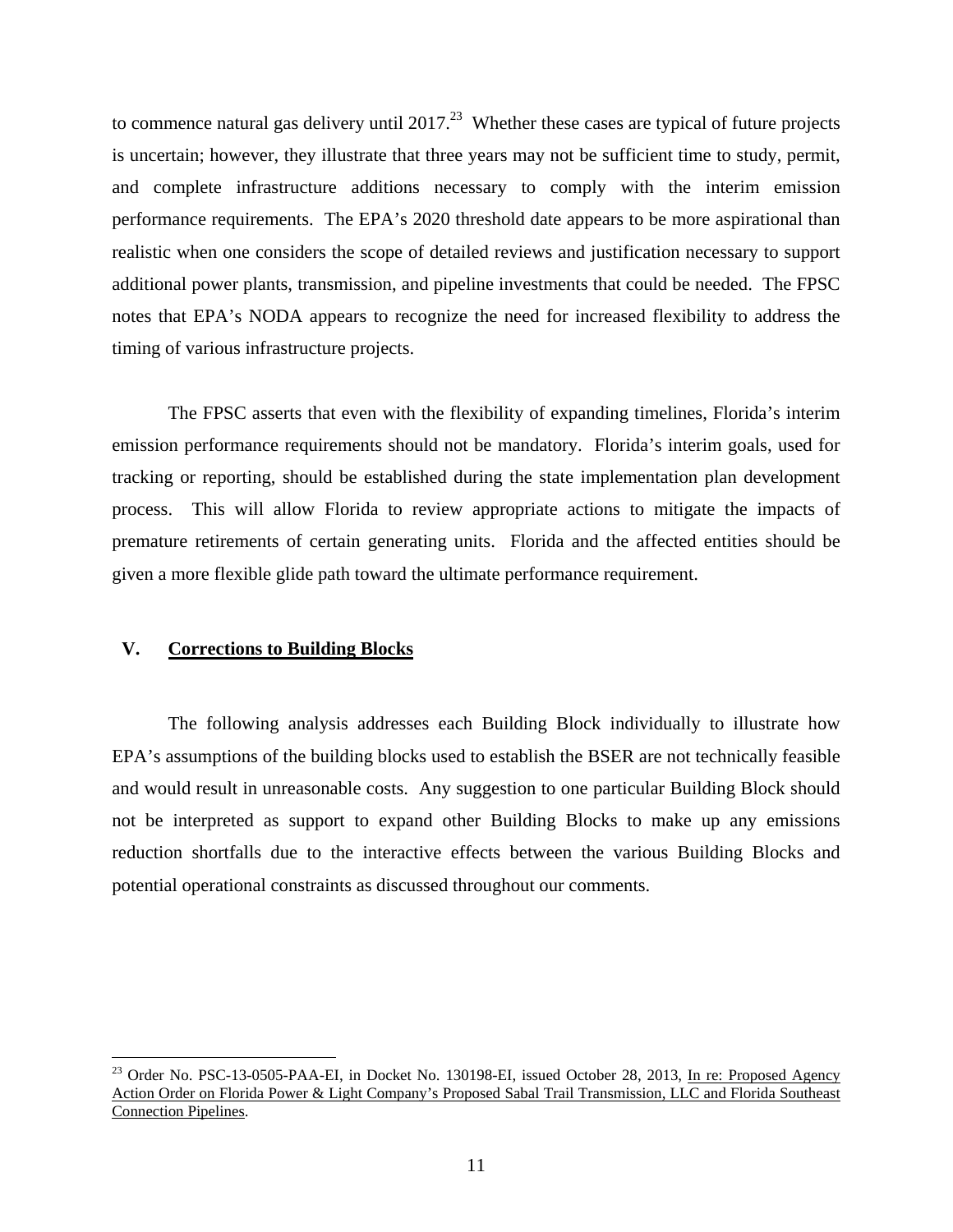# *a. Building Block 1*

 $\overline{a}$ 

In Building Block 1, EPA assumes that Florida will achieve  $CO<sub>2</sub>$  reductions through a six percent heat rate improvement at its coal-fired generating units. The FPSC contends that the national assumption of a heat rate improvement of six percent for Florida's coal-fired generating fleet is not technically feasible, given the long history of efficiency improvements to Florida's fleet. In 1980, the FPSC developed a generating performance incentive factor program (GPIF) for investor-owned utilities,<sup>24</sup> which encourages utilities to maximize unit heat rate efficiency of electric baseload generating units. Unit specific heat rate and availability requirements are set annually through a formal hearing procedure, and the FPSC has the authority to reward utilities that reach their requirements and penalize those utilities that do not. Effectively, the GPIF program provides multi-million dollar incentives for utilities to maximize supply-side energy efficiency improvements, thus reducing average fuel consumed per MWh at the source of air emissions.

In over 30 years of offering incentives, the FPSC has not seen consistent heat-rate improvements in the six percent range as suggested in the Proposed Rule. In the last five years alone, changes in EGU specific heat rate efficiencies ranged from negative eight percent to positive four percent, even with the GPIF program incentives. These fluctuations appear to be driven, in part, by efforts to comply with environmental requirements. Rather than relying on an across the board six percent assumption, we propose a more Florida-specific analysis of achievable, permanent and cost-effective  $CO<sub>2</sub>$  emission reductions. Such an analysis will take into account, not only potential for heat rate improvements (which can be verified through historical data under incentive programs like the GPIF program), but also steps already taken to increase efficiencies in Florida's fleet relative to EPA's baseline.

The EPA has not adequately demonstrated the feasibility of the proposed emission requirements for Florida under Building Block 1. This is supported in part by a recent communication by Sargent & Lundy, LLC, which prepared a study on heat rate improvement

<sup>&</sup>lt;sup>24</sup> Order No. 9558, in Docket No. 800400-CI, issued September 19, 1980, In re: Investigation of Fuel Cost Recovery Clause Application to Investor-owned Electric Utilities.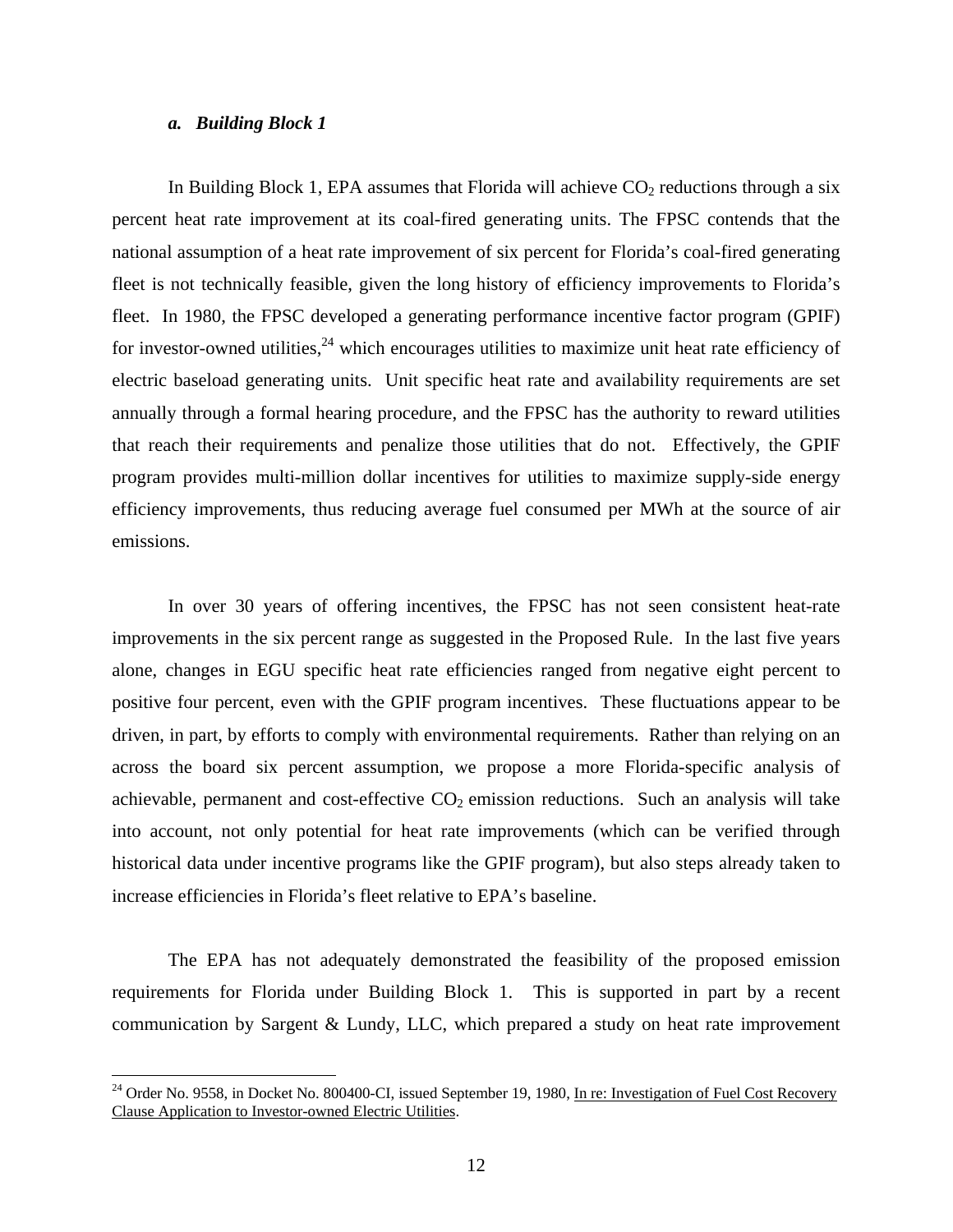that was relied on by EPA in its technical support documentation. Sargent & Lundy, LLC, states that its 2009 report on heat rate improvements "did not conclude that any individual coal-fired EGU or aggregation of coal-fired EGUs can achieve six percent heat rate improvement or any broad target, as estimated by EPA."<sup>25</sup> Moreover, Sargent & Lundy, LLC, notes that the feasibility of heat rate improvements at an individual generating unit are limited by "a number of factors, including plant design, previous equipment upgrades, and each plant's operational restrictions."26

The FPSC also questions the reasonableness of investing in heat rate improvements only to then retire the plants based on the re-dispatch assumptions in Building Block 2 and the 2020 interim performance requirements. The EPA fails to adequately address the inconsistency of using heat rate improvements in coal-fired units to calculate Building Block 1 savings, only to then substantially negate those savings by re-dispatching from those improved coal-fired units to natural gas-fired units for the savings presented in Building Block 2. While EPA's NODA appears to allow recognition of the remaining book life, EPA did not identify any corresponding changes to its proposed state interim and final emission performance requirements. The EPA should allow certain coal units with long, undepreciated remaining useful lives to be exempt from an interim emission performance requirement and relax the 2030 requirement, as long as these units are brought into compliance with the state implementation plan at the end of their useful lives. This would ameliorate much of the stranded cost burden associated with a strict adherence to a 2030 compliance date. If EPA does not modify the assumptions of Building Block 1 in the proposed BSER, the rapid retirement of coal-fired generation due to the redispatch envisioned in Building Block 2 would cause significant costs for Florida and its ratepayers in terms of stranded assets.

<sup>&</sup>lt;sup>25</sup> Letter from Raj Gaikward Ph.D., VP Sargent & Lundy to Mr. Rae Cronmiller, National Rural Electric Cooperative Association. 26 *Id.*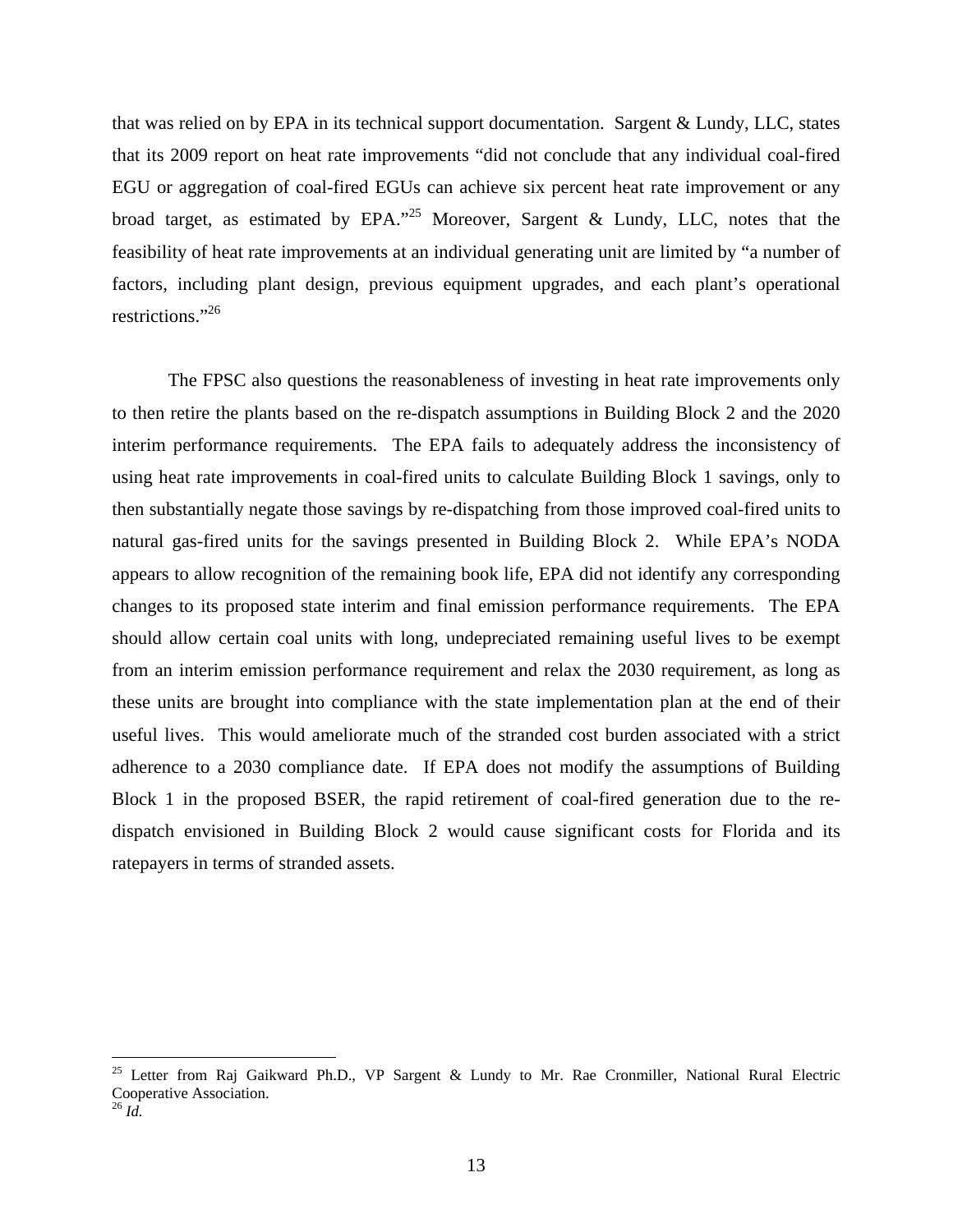## *b. Building Block 2*

 In EPA's calculation of Building Block 2, EPA states that Florida's natural gas-fired combined cycle (NGCC) plants operated at a capacity factor of 51 percent.<sup>27</sup> Based on EPA's assumptions of an increase in NGCC capacity factor from 51 percent to 70 percent of capacity, EPA calculates a re-dispatch of existing 2012 NGCC generation that would result in  $CO<sub>2</sub>$ emission reductions. EPA's characterization that Florida's NGCC fleet operated at a "51 percent capacity factor" in 2012 is incorrect due to EPA's use of nameplate capacity. When discussing generator capacity, system planners and state regulators distinguish generator capacity from nameplate capacity for important reasons. A generator's nameplate capacity is "the maximum rated output of a generator, prime mover, or other electric power production equipment under specific conditions designated by the manufacturer.<sup>228</sup> By contrast, the generator capacity is "the maximum output, commonly expressed in MW, that generating equipment can supply to system load, adjusted for ambient conditions."<sup>29</sup> The EPA states it wanted to use net generating capacity but asserts, incorrectly, that net capacity data was not readily available.<sup>30</sup> Therefore, EPA's choice to use nameplate capacity for purposes of assessing annual capacity factors is not supported by its referenced material.<sup>31, 32</sup> The FPSC contends that EPA should revise its calculations of assumed reductions under Building Block 2 to reflect the 2012 natural gas combined cycle net, not gross capacity.

The EPA's proposal does not identify the consequences on Florida's electric service reliability, transmission load flow, or the scheduling of how its program of displacing existing

<sup>&</sup>lt;sup>27</sup> U.S. Environmental Protection Agency, Data File: Goal Computation – Appendix 1 and 2, http://www2.epa.gov/carbon-pollution-standards/clean-power-plan-proposed-rule-technical-documents (last updated June 26, 2014).

<sup>&</sup>lt;sup>28</sup> U.S. Energy Information Administration, Glossary: Generator nameplate capacity, http://www.eia.gov/tools/glossary/index.cfm?id=G (last visited July 18, 2014).

 $29$  U.S. Energy Information Administration, Glossary: Generator capacity,

 $\frac{\text{http://www.eia.gov/tools/glossary/index.cfm?id=G}}{30 \text{ U.S. Environmental Protection Agency}}$  (last visited July 18, 2014).<br> $\frac{30 \text{ U.S. Environmental Protection Agency}}{30 \text{ U.S. Energy}}$ 

Information Agency's database of Forms EIA-860 contains summer and winter capacities for facilities across the U.S. The EPA even refers to Form EIA-860 elsewhere in the GHG Abatement Measures; therefore, it is inexplicable that the EPA chose to use the theoretical nameplate capacity over the known and modeled summer/winter capacities reported in the documents the EPA used to perform the BSER analysis.<br><sup>31</sup> *Id.* 32 U.S. Energy Information Administration, Form EIA-860 for 2012, *available at* 

http://www.eia.gov/electricity/data/eia860/index.html (last visited July 18, 2014).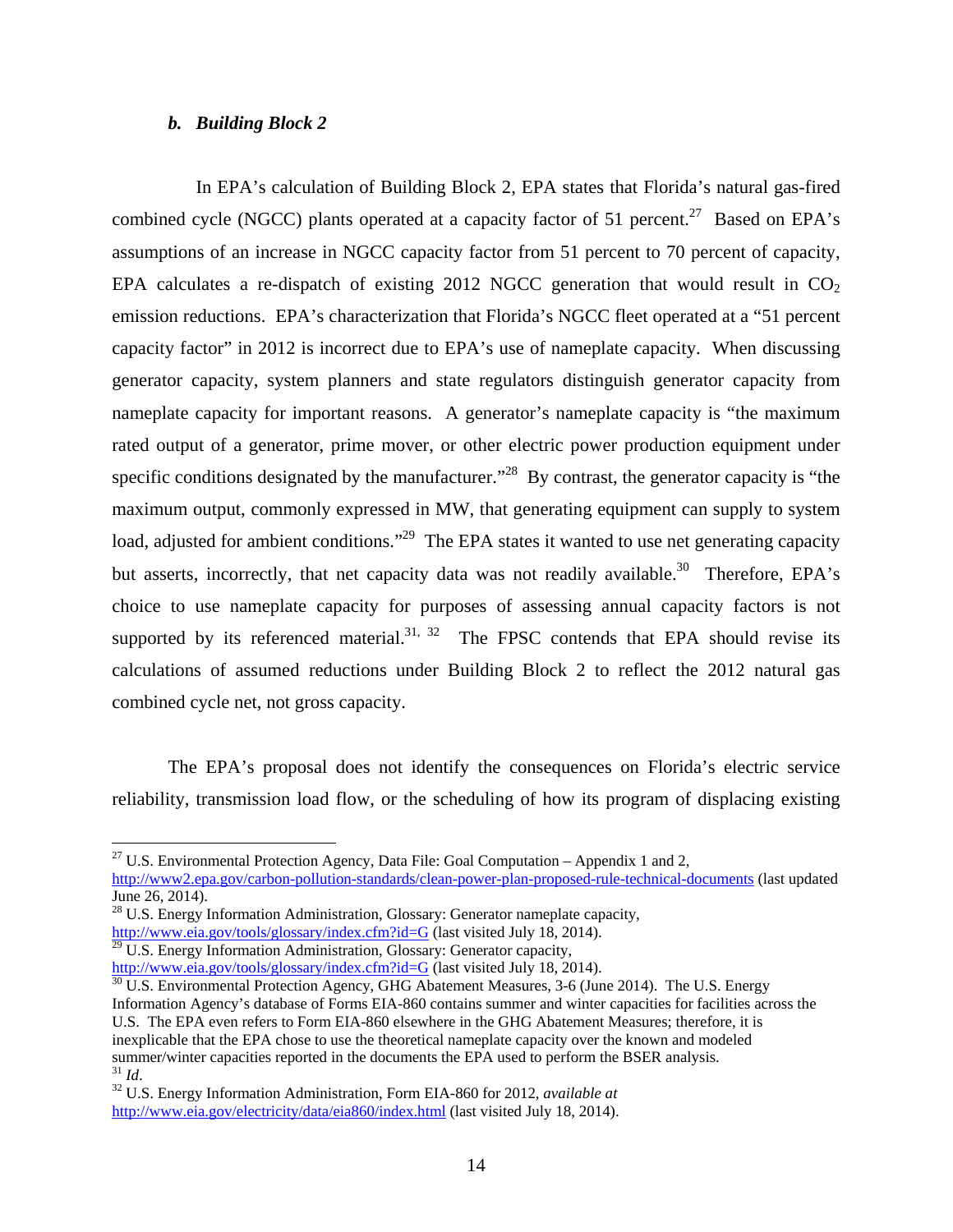coal-fired baseload facilities could reasonably be implemented.<sup>33</sup> Florida's coal-fired facilities and NGCC facilities are not typically co-located nor generally located within the same utility system. In Florida, the existing transmission system has not been developed with the expectation that NGCC facilities would displace all or most of the baseload coal-fired facilities. Consequently, it would be necessary to conduct a Florida-specific transmission study to assess the full effects of such a program, which the EPA does not appear to have included in its reference material or factored into the proposed compliance schedule. EPA's NODA appears to acknowledge these are significant and material issues. However, no changes to the Proposed Rule were presented. While EPA has assumed future wholesale level transactions between reliability regions, EPA has not provided the FPSC with any support documentation of electric reliability within the Florida Reliability Coordinating Council region and the potential impacts to each of the Florida cooperative, municipal, and investor-owned systems. Absent this type of data, the FPSC does not believe that electric reliability will be maintained if the Proposed Rule is implemented.

### *c. Building Block 3*

 $\overline{a}$ 

EPA assumes growth in renewable energy and the retention of "at risk" nuclear in the calculation of Florida's performance requirements. EPA assumes six percent of Florida's historical nuclear capacity to be at risk based on a generic, non-Florida specific assumption. This assumption has the effect of creating a more stringent performance requirement for Florida and decreasing compliance flexibility. Therefore, the FPSC urges EPA to remove the six percent "at risk" nuclear from the calculation of Florida's performance requirements.

The EPA's adoption of North Carolina's renewable energy and energy efficiency portfolio standard (REPS) for Florida does not realistically reflect the available renewable resources or policy framework in Florida.<sup>34</sup> For example, Florida lacks viable wind resources

<sup>&</sup>lt;sup>33</sup> http://www.epa.gov/airmarkets/progsregs/epa-ipm/docs/v513/HRI%20Appendix.pdf and http://www.epa.gov/airmarkets/progsregs/epa-ipm/docs/v513/Chapter\_3.pdf

 $34$  The FPSC appreciates the additional information regarding "Framework for Assessing Biogenic CO<sub>2</sub> Emissions from Stationary Sources," issued November 2014, as to how EPA intends to treat biomass generation, including municipal solid waste options. See http://www.epa.gov/climatechange/downloads/Framework-for-Assessing-Biogenic-CO2-Emissions.pdf.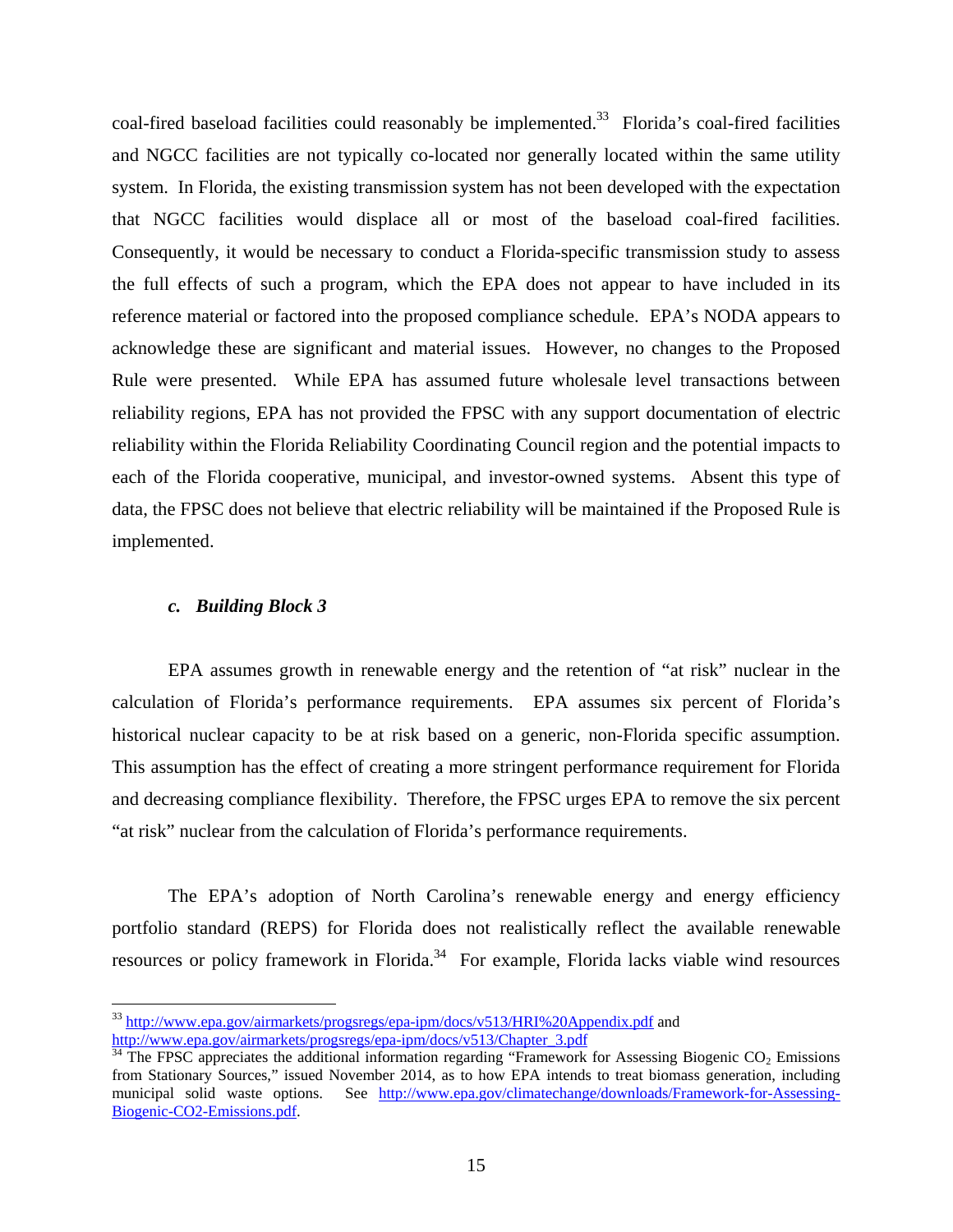and has limited biomass opportunities, given competing industrial use of biomass resources.<sup>35</sup> Additionally, baseload solar generation has yet to be a proven commercially available option in Florida.

The EPA elected to group Florida with Alabama, Georgia, Kentucky, Mississippi, North Carolina, South Carolina, and Tennessee to form its modeled Southeast region for the purpose of assigning its assumed achievable renewable energy generation requirement. Of that group, North Carolina is the only state that has a REPS requirement. The FPSC contends that EPA has overestimated the assumption for potential renewable energy generation for its southeast region by misinterpreting North Carolina's REPS.<sup>36</sup> As a part of North Carolina's REPS, the state's investor-owned utilities are allowed to utilize energy efficiency programs to achieve up to 25 percent of the annual renewable goal increasing to a maximum of 40 percent in 2021. Additionally, North Carolina's REPS allows municipal and co-operative utilities to use energy efficiency programs to achieve all of their annual renewable goals. By using North Carolina's REPS as a component of the BSER, EPA has double-counted the use of energy efficiency, given the interaction between Building Blocks 3 and 4.

The EPA appears to acknowledge the importance of incorporating renewable energy generation based on the actual potential for each state. The approach described in the technical support documentation "Alternative Renewable Energy Approach" may be closer to representing state realities as it relies in part on a technical potential study conducted by National Renewable Energy Laboratory.<sup>37</sup> This approach, however, falls short due to the use of EPA's Integrated Planning Model (IPM) to evaluate market potential of each type of renewable generation based on a regional dispatch area and the use of an estimated incremental cost of renewables. The EPA did not provide information regarding the impact on the alternative approach to the emission performance requirements for Florida, specifically whether the adoption of the alternative approach would affect the other Building Blocks.

<sup>&</sup>lt;sup>35</sup> Florida Department of Agriculture and Consumer Services, Division of Forestry, *Woody Biomass Economic Study*, March 10, 2010.

<sup>&</sup>lt;sup>36</sup> N.C. Gen. Stat. Section 62-133.8 (2013).

<sup>37</sup> http://www2.epa.gov/sites/production/files/2014-06/documents/20140602tsd-alternative-re-approach.pdf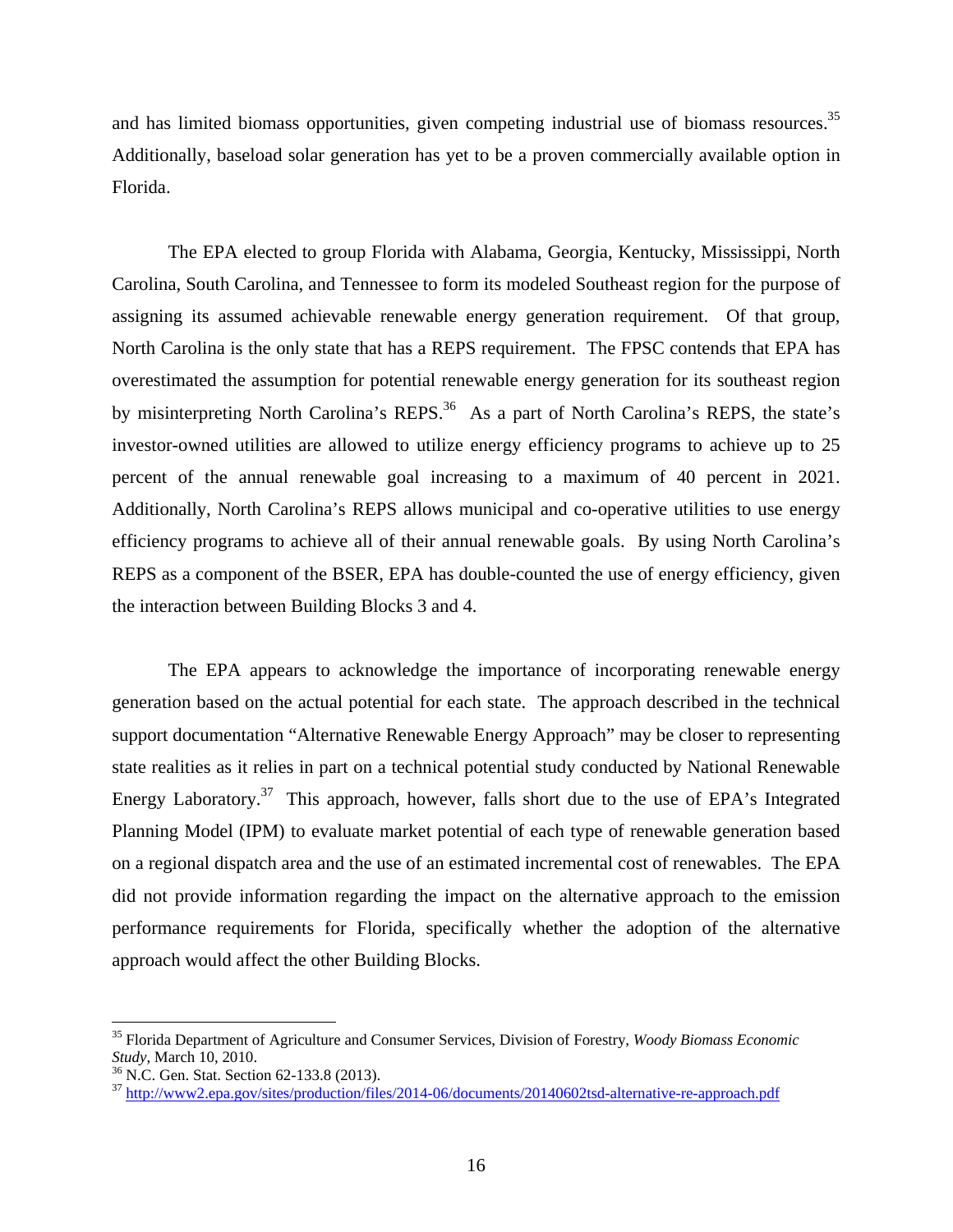In November, EPA released examples on how to convert the rate-based performance requirement to an equivalent mass-based standard. The calculations show that EPA's BSER for existing EGUs presumes that all growth in renewable generation displaces generation from existing EGUs, rather than avoiding new fossil generation. This is not a realistic assumption for Florida. Consequently, EPA overstates the level of future renewable generation reasonably attributable to existing affected EGUs. If EPA continues to include renewable generation in establishing emission standards, then it should explicitly set standards for renewable generation that directly displaces existing affected EGU generation.

Furthermore, it appears that EPA has not taken into account requirements under PURPA and Florida law regarding the purchase of renewable energy by Florida utilities. The FPSC is required by these laws to take into account the utility's avoided cost when reviewing the purchase of renewable energy generation. The FPSC asserts that federal and Florida law, along with the technical feasibility of renewables in Florida (not in North Carolina or the region), should determine the extent of renewable generation that could be developed and used to offset emissions from fossil sources.

#### *d. Building Block 4*

The EPA's BSER determination should not include reductions attributable to energy efficiency programs because these programs are not under the direct control of the utility and cannot be traced to solely offsetting  $CO<sub>2</sub>$  emissions from existing affected EGUs. The EPA would need to demonstrate a direct correlation to a specific affected EGU using a generating unit-by-generating unit analysis. To the best of the FPSC's understanding, EPA has yet to perform such an analysis. Florida should, however, have the discretion to comply with any standards by utilizing cost-effective end-use energy efficiency programs that can be demonstrated to permanently reduce  $CO<sub>2</sub>$  emission at an affected EGU, while also not sacrificing reliability or resulting in excessive cost impacts.

If EPA continues to include energy efficiency as a component of its BSER, it should modify Florida's energy efficiency requirement to reflect Florida-specific realities. The EPA's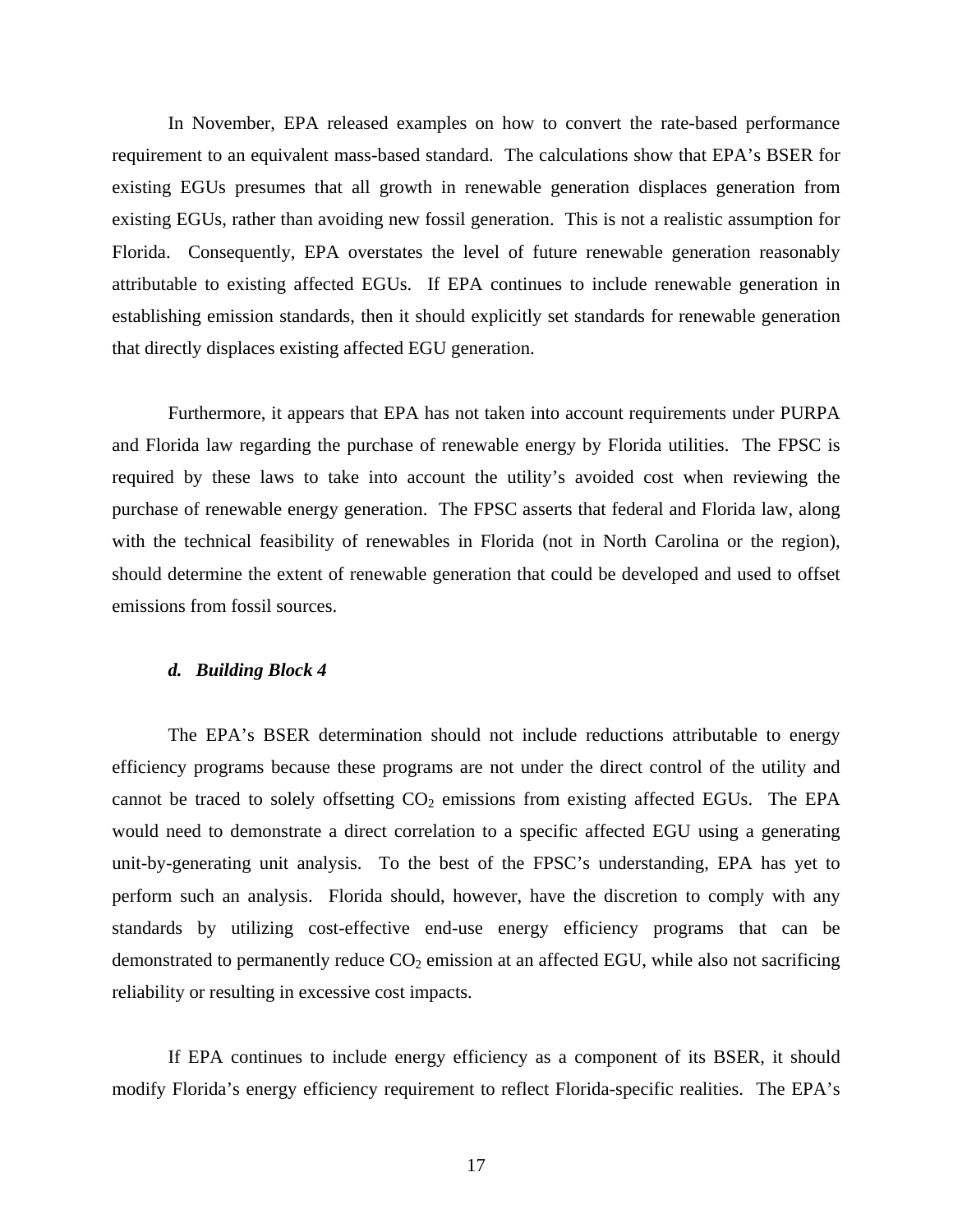proposed ten percent reduction in net retail electric sales as a result of Building Block 4 is unreasonable, in terms of both proposed cost and achievability, based on Florida's actual historic data. In over 30 years of offering demand-side management and energy efficiency programs, the FEECA utilities have reduced winter peak demand by an estimated 6,465 MW and reduced annual energy consumption by an estimated 8,937 GWh. In 2012, FEECA utilities achieved an annual energy consumption reduction of 482.3 GWh. Florida is already implementing the costeffective energy efficiency measures available under the state's specific circumstances.

Additional MWh savings are becoming increasingly difficult because federal and state energy efficiency standards and building codes have become more stringent, leaving less energy savings potential from utility or other third party actions. Setting an emission performance requirement without considering the Florida-specific technical or achievable potential or the cost-effectiveness of the necessary programs to achieve the requirement is contrary to Florida Statutes and the CAA.

## **VI. FPSC Concerns Regarding Proposed Rule Implementation**

Electricity usage in Florida is impacted by the state's unique weather, customer base, and high reliance on electricity for cooling and heating. Florida has the highest number of cooling degree days of any state in the continental U.S., indicating the greatest need for air conditioning in the summer months. Compared to other states, Florida's customers rely more heavily on electricity to meet their energy needs, rather than the direct use of natural gas or other fuels, for cooling and heating. Residential consumers make up almost 89 percent of Florida's electricity customers. Approximately 85 percent of Florida's residential customers' energy requirements are met with electricity, which makes Florida's customers particularly sensitive to electric rate increases. This, combined with Florida's geography and climate, requires the FPSC to carefully examine all factors related to electricity generation to ensure cost-effective, reliable electricity for all Floridians.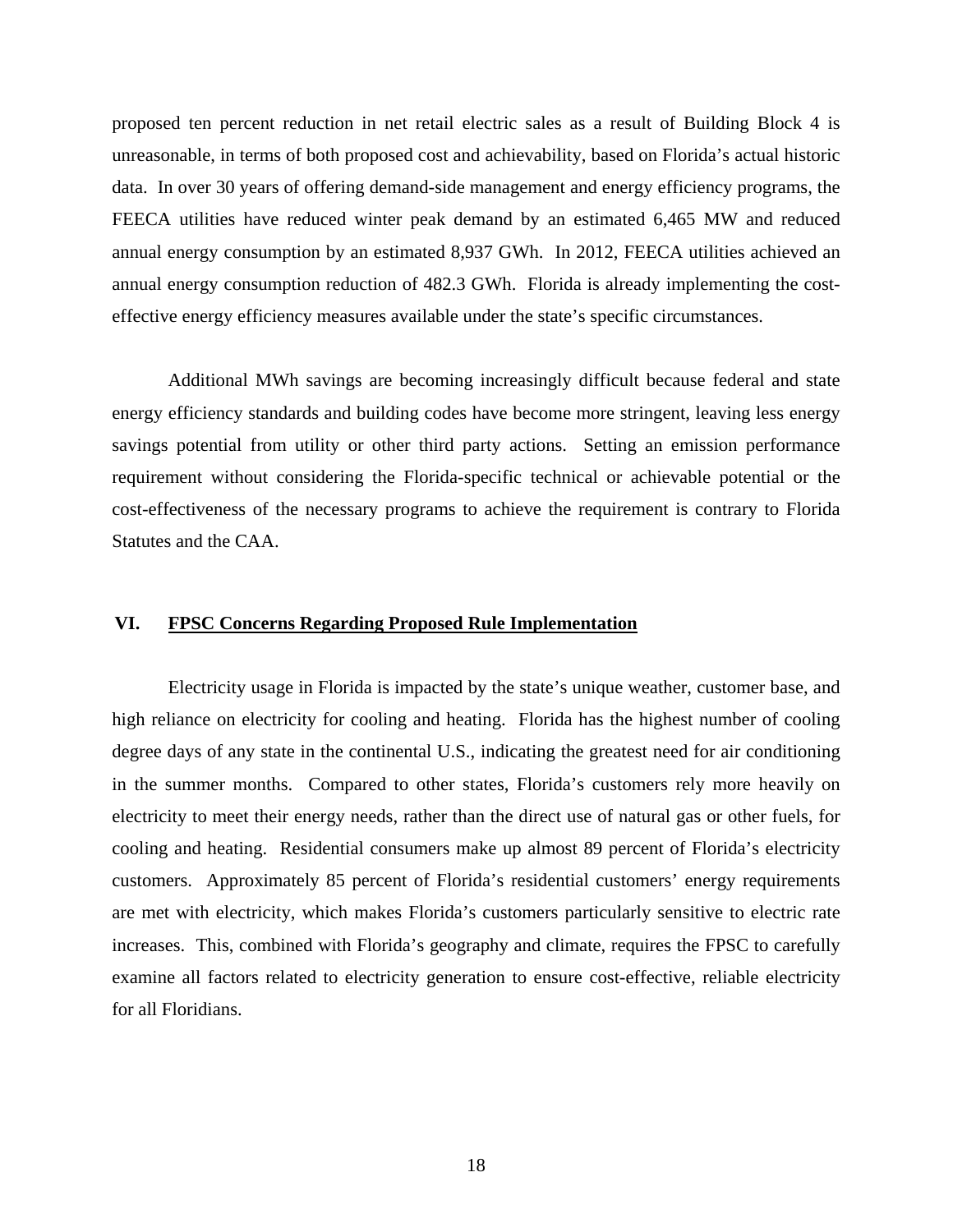### *a. Fuel Diversity Consequences*

In 2012, Florida utilities had a net summer generating capacity of  $57,454$  MW.<sup>38</sup> Transmission capability to import energy into peninsular Florida from other states is approximately 3,600 MW, some of which is already committed to the import of out-of-state generation to meet the state's current and future power needs. Florida's reliance on natural gas as a generation fuel has significantly increased over time and has resulted in a state policy to seek greater diversification in our fuel mix. Currently, approximately 60 percent of the electric power in Florida is generated from natural gas. The concern with Florida's current dependency on natural gas generation pales in comparison to EPA's modeled projection that by 2025 Florida will be using natural gas generation to serve 85 percent of load.<sup>39</sup>

Florida law requires the FPSC to determine the need for new generating facilities and specifically to consider the need for electric system reliability and integrity, adequate electricity at a reasonable cost, and the need for fuel diversity and supply reliability.40 It is important for Florida to maintain a diversified generation fuel source mix when seeking to comply with relevant  $CO<sub>2</sub>$  standards because a diversified fuel supply can enhance system reliability and significantly mitigate the effects of volatile fuel price fluctuations, extreme weather events and unplanned plant outages. Additional pipeline capacity would have to be built to accommodate a further reliance on natural gas as a generating fuel. One of Florida's primary pipelines crosses the Gulf of Mexico and is subject to some risk of hurricanes, which adds to the concern of diminished fuel diversity.

## *b. Reliability Consequences*

The FPSC is also concerned about the impact of additional intermittent resources on service reliability requirements. Because of the state's unique characteristics described earlier, Florida requires a robust, diverse, and dispatchable baseload generating fleet. However, many of

 $38$  Florida Public Service Commission, Facts and Figures of the Florida Utility Industry (Mar. 2014) p. 1. http://www.floridapsc.com/publications/pdf/general/factsandfigures2014.pdf<br><sup>39</sup> EPA's "Parsed File" Option 1 State, 2025.

 $40$  Section 403.519(3), Florida Statutes.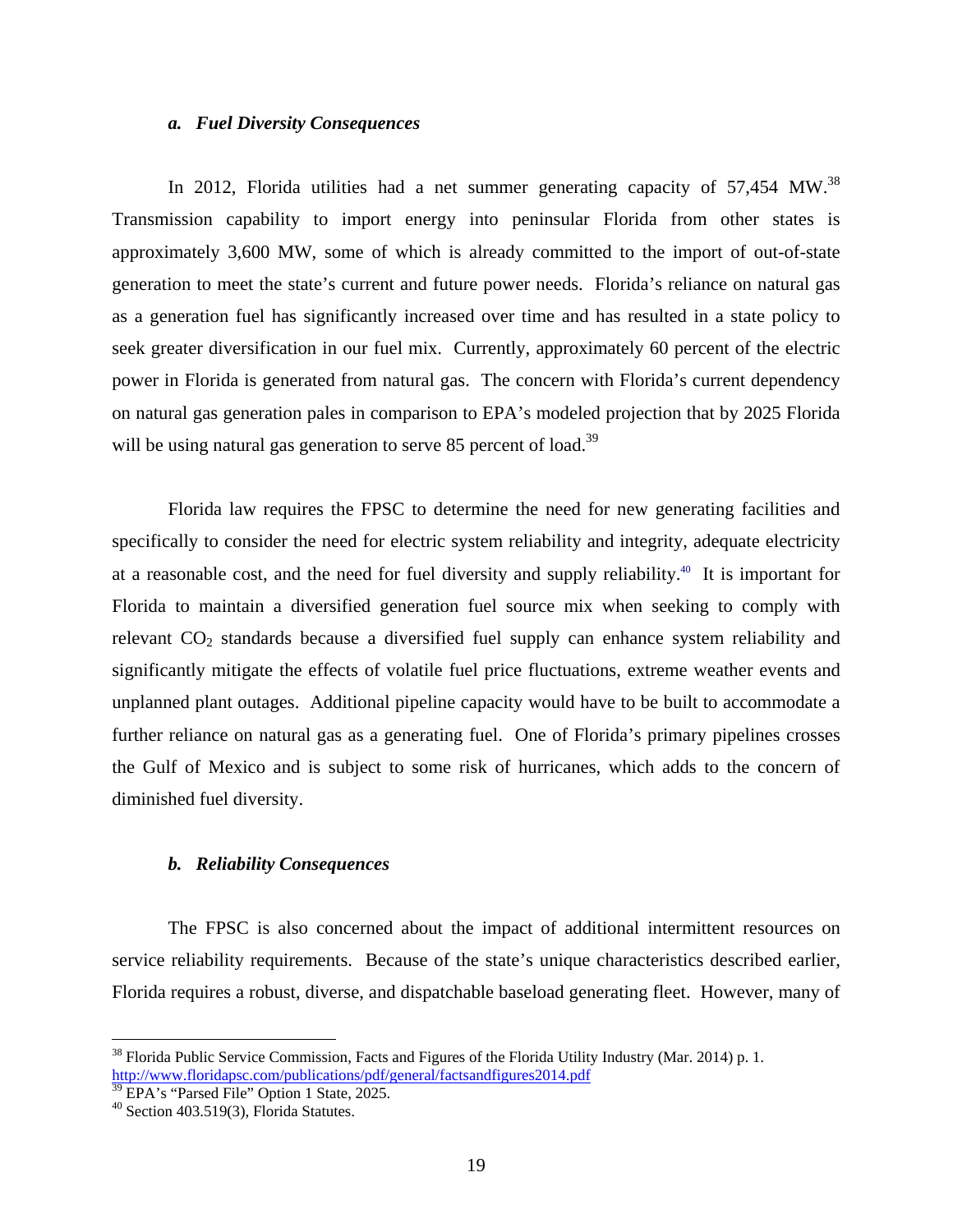the low- or zero-carbon technologies EPA assumes in its Building Block 3 allocation to Florida are intermittent, non-dispatchable, non-baseload technologies. For example, in 2013, the monthly capacity factor for solar photovoltaics in the U.S. ranged from 13 to 22 percent.<sup>41</sup> Due to operational constraints from the availability of sunshine, there is no currently demonstrated baseload solar option. The low capacity factors of many low- or zero-carbon technologies (excluding nuclear and possibly co-firing with biomass) combined with Florida's need for dispatchable baseload generation means that Florida would likely need to build additional natural gas-fired facilities and related infrastructure for use as stand-by units for reliability purposes simply because of EPA's assumed requirement.<sup>42</sup> A recent report assessing Germany's efforts to increase renewable generation resources noted an expected cost increase associated with redispatch, curtailment, and other remediation actions necessary to maintain reliability.<sup>43</sup> EPA errs in failing to account for these additional expenditures or the implementation time needed to ensure electric reliability.

# *c. Need for Safety Valve*

Given the untested approach EPA has used in developing the BSER and the broad application of non-state specific assumptions, there remains considerable uncertainty about the ability of states to comply with these stringent performance requirements. Such uncertainty calls for some type of off-ramp or safety valve for those states that – despite their best efforts – cannot fully comply with the performance requirements. Safety valve modifications could take the form of a relaxation of the performance requirements, exemptions for must run or critically needed units, or extension of time to meet the 2030 requirement. State Implementation Plans should be allowed to include such provisions to guard against unforeseen impacts on reliability and cost. It is imperative that any rule EPA adopts contain such flexibility.

<sup>41</sup> U.S. Energy Information Agency, Electric Power Monthly (February 2014), Table 6.7.B. *available at* http://www.eia.gov/electricity/monthly/current\_year/february2014.pdf.<br><sup>42</sup> http://www.brattle.com/system/publications/pdfs/000/005/060/original/Solar\_Energy\_Support\_in\_Germany\_-

A\_Closer\_Look.pdf?1406753962.<br><sup>43</sup> Id, pp. 28-37.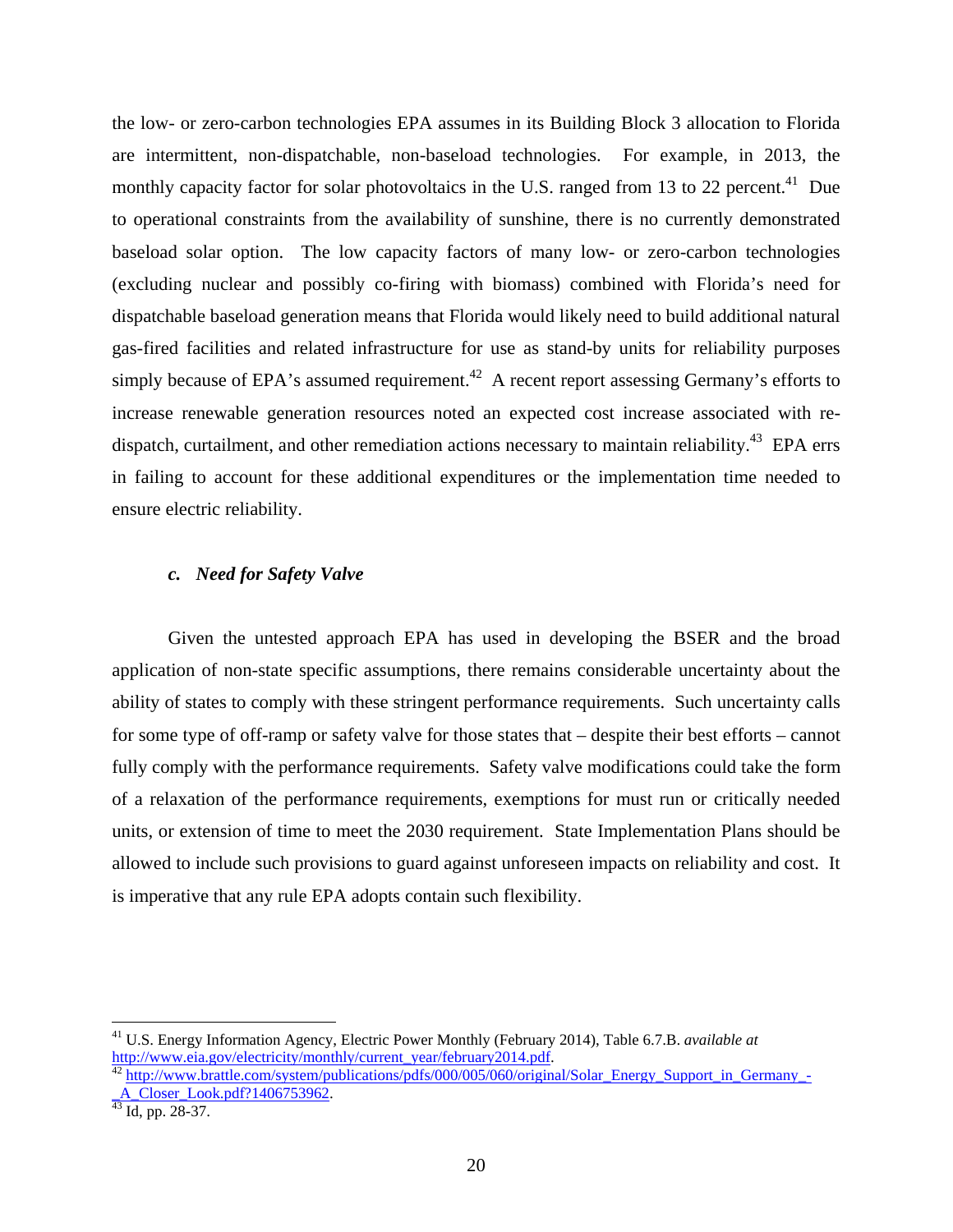## *d. Cost of Proposal*

At this time, states cannot even begin to develop reliable estimates of compliance costs with the Proposed Rule. Without knowing the final requirements of an EPA approved State Implementation Plan, individual utilities will not be able to determine their most cost-effective compliance path. In turn, states will not be able to develop aggregate costs resulting from consolidation and coordination of each utilities' compliance plans across the state. However, the Commission is confident that if EPA's proposed BSER is not revised, the stringent emission performance requirements will require substantial compliance costs for Florida. These costs include compliance costs assumed in the Building Blocks and additional costs such as the building of new natural gas pipelines, the building of new generation, the possible improvements and/or building of new transmission lines, and the cost of stranded assets resulting from the premature retirement of existing baseload generation. Therefore, any estimate of compliance costs may be grossly understated at this time. It is important to emphasize that pursuant to Florida Statutes, investor-owned electric utilities are entitled to recover prudently incurred costs in complying with environmental laws or regulations, including the Clean Air Act.<sup>44</sup>

Preliminary estimates from the Florida Electric Power Coordinating Group, Environmental Committee, support the conclusion that EPA may have understated the potential range in its estimated direct and indirect costs. These preliminary estimates show that average statewide retail rates could increase 25 to 50 percent by 2030 as a result of the Proposed Rule.<sup>45</sup> This estimated range of potential impact is necessarily based on idealized and simplifying assumptions for high-level screening purposes.

## **VII. Conclusion**

 $\overline{a}$ 

The FPSC recognizes the necessity and role of EPA in addressing public health and environmental issues. However, as discussed throughout these comments, the proposed emission

<sup>&</sup>lt;sup>44</sup> Section 366.8255, Florida Statutes.

<sup>45</sup> Florida Electric Power Coordinating Group, Environmental Committee, *Impact of EPA's CO2 Proposal on Florida's Electric Generation System*, October 2014.